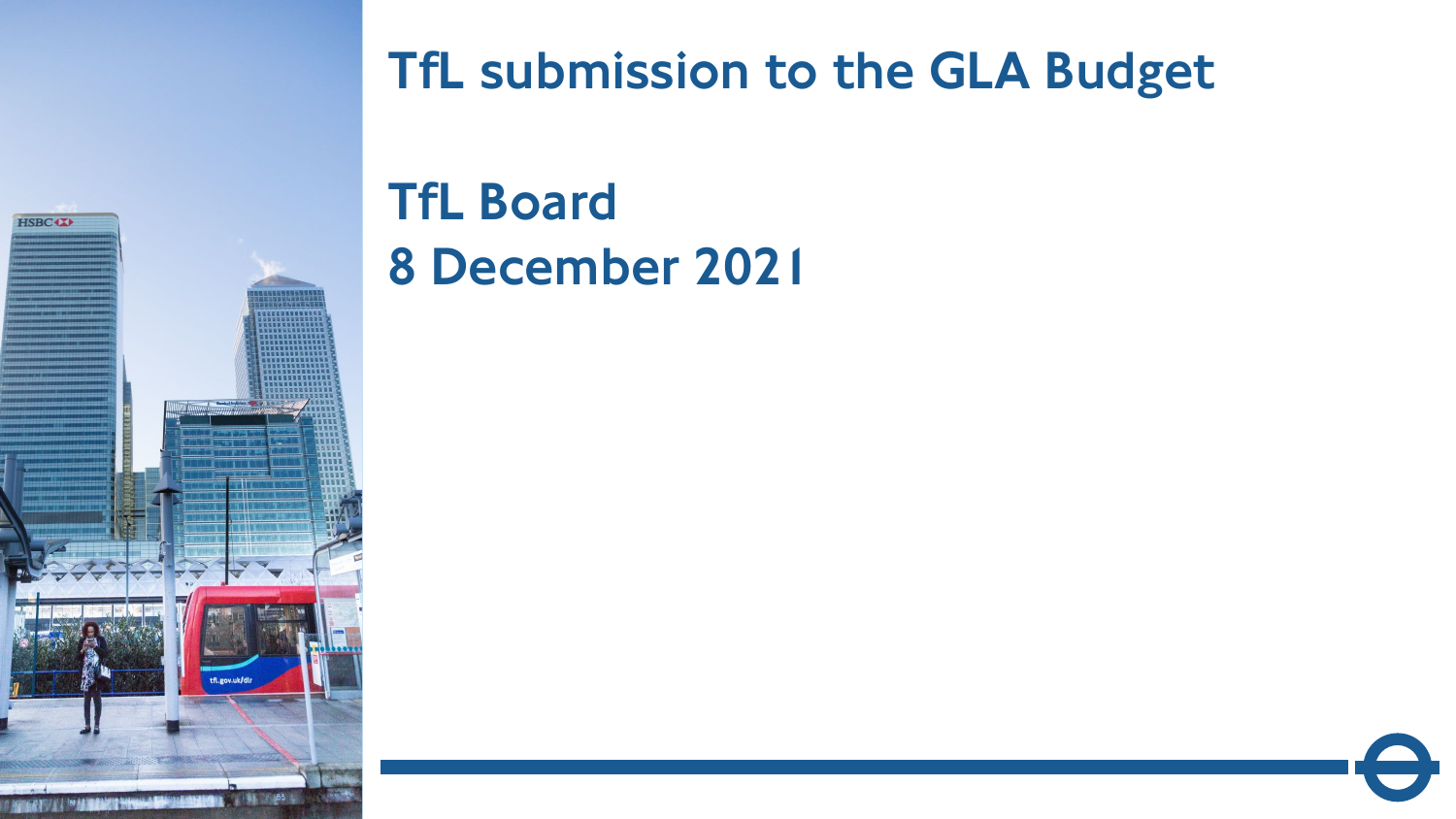# Section 1 2021/22 performance

1 April 2021- 13 November 2021

21/22 Performance 1 The Challenge 2 TfL submission to the GLA Budget 3 Group Summary 4 Closing the funding gap 5 Capital Strategy 6 Appendix 7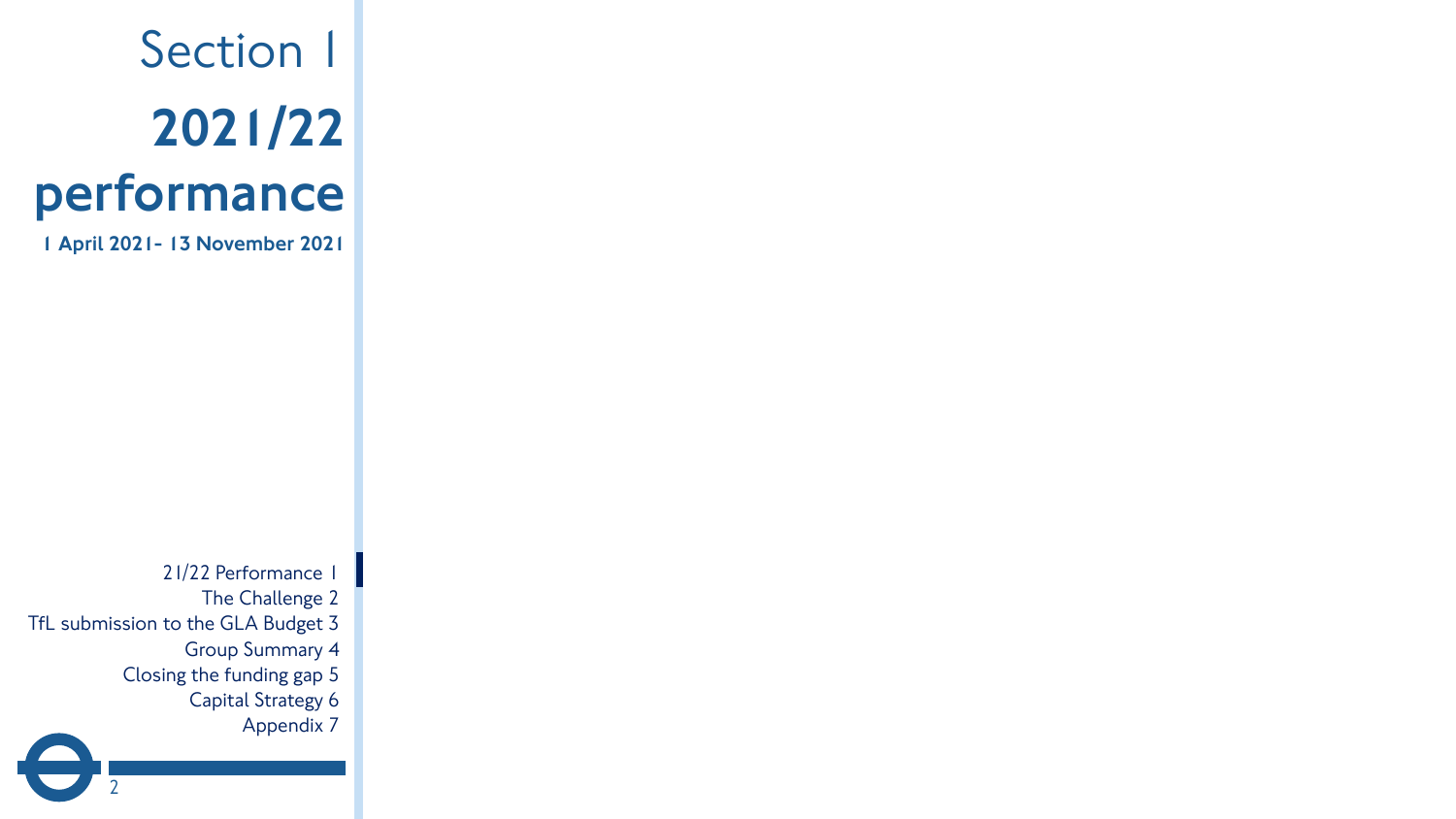# **Headlines**

Passenger journeys and income saw growth earlier this year, but are now broadly flat. Total TfL journeys reached were 69% of pre-pandemic levels in Period 8. Passenger income is significantly higher than last year, but remains around 40% lower than historical levels.

Cash balances are in line with Budget following the 1 June funding settlement with Government.

Following the expiration of the funding settlement (covering the end of May to December 2021), we expect to see cash balances decline beyond minimum cash levels, if we are not in receipt of further funding from Government.

3

### **Total passenger journeys 69% of pre-pandemic levels against a target of 75%.**



**Like-for-like operating costs in line with 2017/18, with our savings programme mitigating inflationary pressures**

(£3,750m)



for-like costs adjust for new services (incl. Elizabeth line costs and ULEZ), project costs, service reductions at the start of the pandemic, and other one off and exceptional costs.

### **Passenger income up on last year, but £171m lower than Budget. Year-todate income approximately 40% lower than pre-pandemic levels**



Individual years show year-to-date passenger income to end of Period 8.

**Cash balances are expected to reduce as Government funding declines. Excluding funding, we would have a cash deficit of (£121m) in Period 8.**

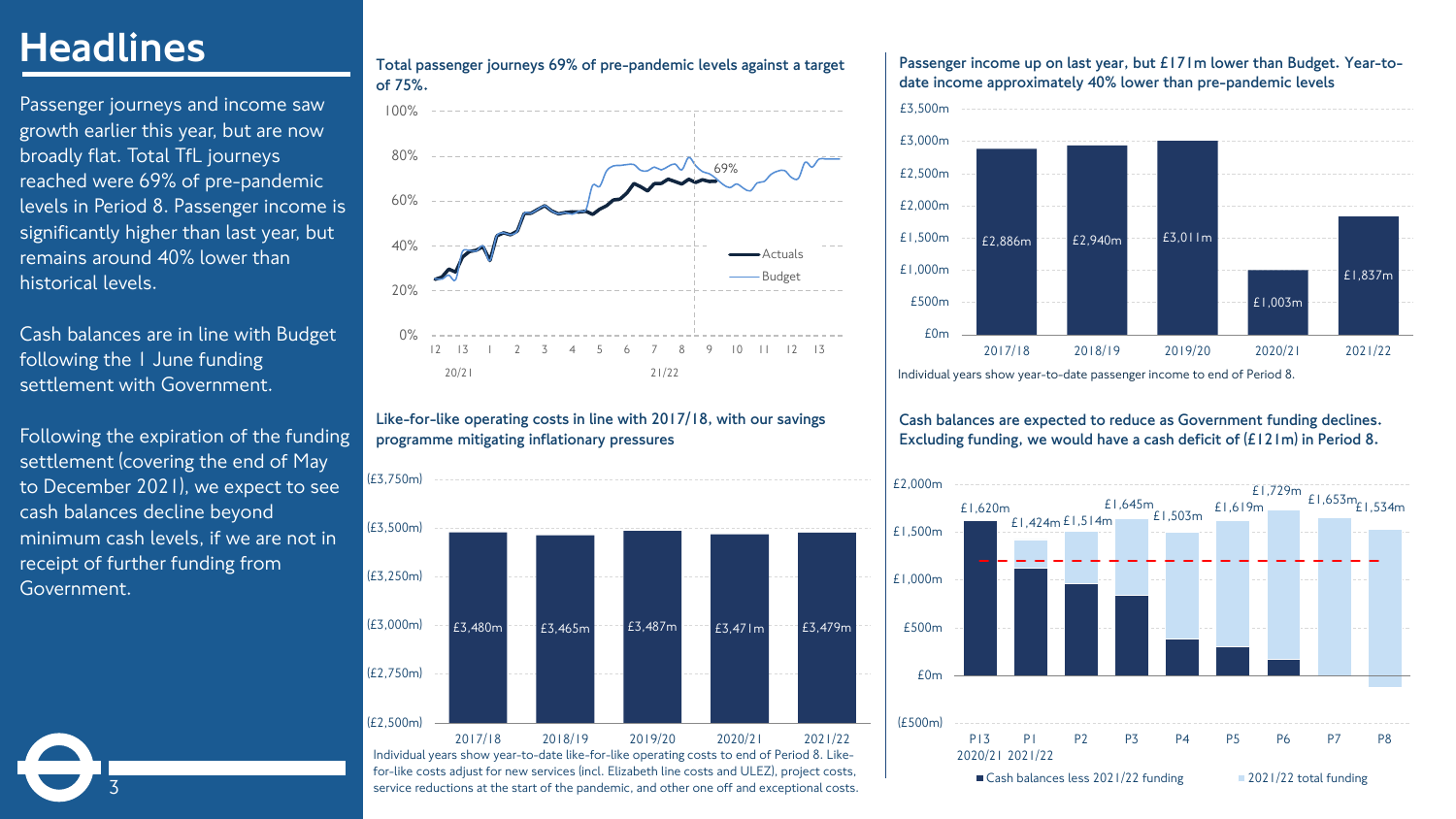# Passenger journeys

At the end of Period 8, passenger journeys were 69% of the pre-pandemic levels, compared to a target of 75%.

Passenger demand has more recently started to plateau. Similar to P7, bus journeys are 71% of pre-pandemic levels and nearly on target. Tube journeys are 66% of pre-pandemic levels in P8, up from 65% on P7, though dipping slightly in the last week of the period. Total journeys have averaged

c. 68% of pre-pandemic levels since the end of the school holidays at the start of September.

We had budgeted for a decline in journeys from the start of November, based on possible winter COVID outbreak. We are not yet seeing any significant impacts across the network, but with the re-introduction of face masks and emergence of the Omicron variant, the outlook remains uncertain.

4

**Journeys compared to pre-pandemic baseline (adjusted 2018/19 journeys) Target is budgeted demand against this baseline; 'P' denotes latest period; 'Y' denotes year-to-date performance**



Var to Bud m

Var to Bud m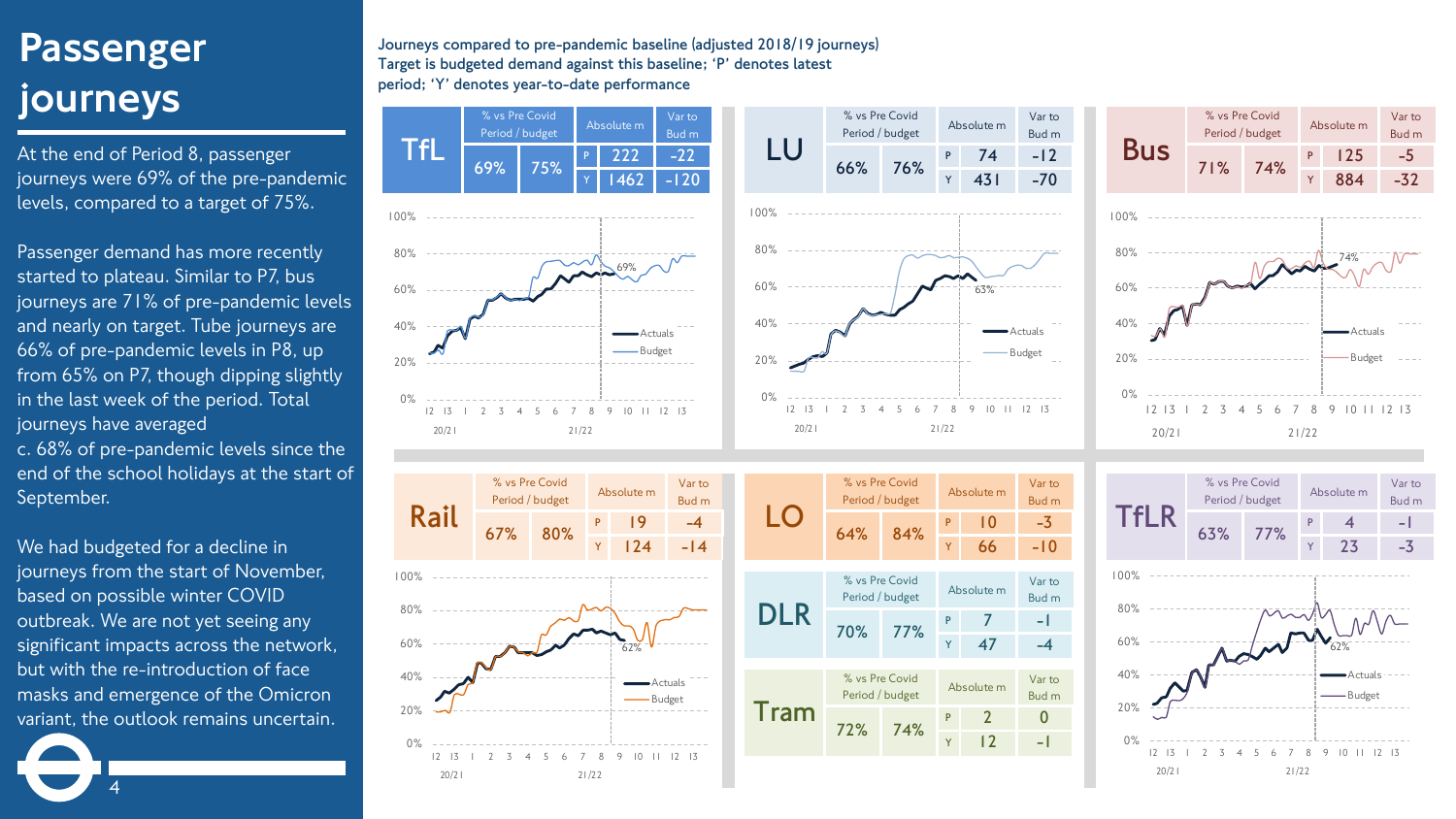# **Operating** account<sup>'</sup>

Passenger income is £1,837m in the year to date, which is 83% higher than last year, but  $(E171m)$  below Budget. This is driven by lower journeys across all modes, partly a result of the delay to Step 4 of the Government's roadmap, followed by the holiday season. Other operating income is £25m higher than Budget, driven by higher Road User Charging, media and property income.

**Operating account**

Operating costs are £135m below Budget from lower underlying costs (£54m), timing differences (£32m) and release of contingency (£50m) held to mitigate high risk uncertainties.

Extraordinary revenue grant is £120m higher than Budget, a result of higher revenue top up, which offsets lower passenger income.

5

|                                                          |                |                |                                                 | Year to date, 2021/22                      | Year to date, 2020/21 |                                  |                        |  |  |
|----------------------------------------------------------|----------------|----------------|-------------------------------------------------|--------------------------------------------|-----------------------|----------------------------------|------------------------|--|--|
| <b>Operating account</b><br>$(\text{Em})$                | <b>Actuals</b> | <b>Budget</b>  | Revised Variance to % variance<br><b>Budget</b> | <b>Revised to Revised</b><br><b>Budget</b> |                       | Last year Variance to % variance | last year to last year |  |  |
| Passenger income <sup>1</sup>                            | 1,837          | 2,008          | (171)                                           | $-9%$                                      | 1,003                 | 834                              | 83%                    |  |  |
| Other operating income                                   | 636            | 611            | 25                                              | 4%                                         | 457                   | 179                              | 39%                    |  |  |
| <b>Total operating income</b>                            | 2,473          | 2,619          | (146)                                           | $-6%$                                      | 1,460                 | 1,013                            | 69%                    |  |  |
| <b>Business Rates Retention</b>                          | 587            | 572            | 15                                              | 3%                                         | 581                   | 5                                | $1\%$                  |  |  |
| Revenue grant                                            | 45             | 42             | $\overline{3}$                                  | 8%                                         | 22                    | 23                               | 108%                   |  |  |
| Government furlough grant                                | $\overline{0}$ | $\overline{0}$ | $\overline{0}$                                  | N/A                                        | 61                    | (61)                             | $-100%$                |  |  |
| <b>Total income</b>                                      | 3,105          | 3,233          | (128)                                           | $-4%$                                      | 2,124                 | 981                              | 46%                    |  |  |
| Operating cost                                           | (3, 975)       | (4, 110)       | 135                                             | $-3%$                                      | (3,921)               | (54)                             | $1\%$                  |  |  |
| Net operating surplus                                    | (870)          | (877)          | 6                                               | $-1\%$                                     | (1,797)               | 927                              | $-52%$                 |  |  |
| Net financing costs                                      | (275)          | (279)          | $\overline{4}$                                  | $-1\%$                                     | (272)                 | (2)                              | $1\%$                  |  |  |
| Net cost of operations after financing                   | (1, 145)       | (1, 155)       | 10                                              | $-1%$                                      | (2,070)               | 925                              | $-45%$                 |  |  |
| Capital renewals                                         | (274)          | (342)          | 68                                              | $-20%$                                     | (174)                 | (100)                            | 58%                    |  |  |
| Net cost of operations                                   | (1, 419)       | (1, 497)       | 78                                              | $-5%$                                      | (2, 244)              | 824                              | $-37%$                 |  |  |
| Extraordinary revenue grant                              | 1,496          | 1,375          | 120                                             | 9%                                         | 1,243                 | 252                              | 20%                    |  |  |
| <b>Base funding</b>                                      | 1,308          | 1,388          | (80)                                            | $-6%$                                      | 1,180                 | 128                              | 11%                    |  |  |
| Revenue top up                                           | 187            | (13)           | 200                                             | $-1,530%$                                  | 63                    | 124                              | 196%                   |  |  |
| Net cost of operations after extraordinary revenue grant | 76             | (122)          | 198                                             | $-162%$                                    | (1,000)               | 1,077                            | $-108%$                |  |  |

1 Year-to-date passenger income reflects £16m additional income from the Rail Delivery Group in relation to travelcard allocation between late 2019/20 and 2020/21. Underlying income is £1,853m, (£187m) lower than Revised Budget.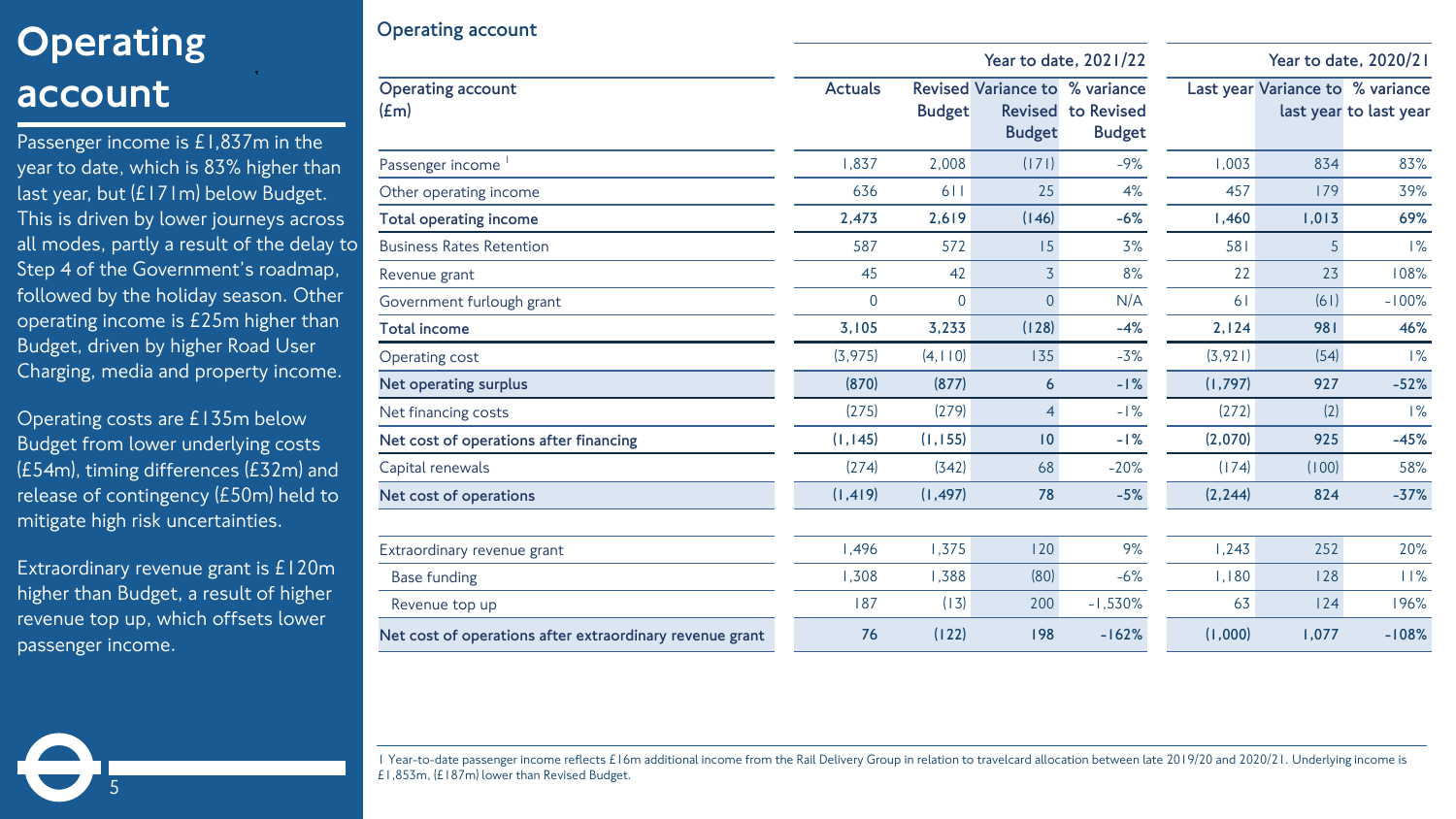# Capital account

Total capital expenditure £158m lower than target, largely a result of project slippage and deferrals due to short term and stop-start nature of the current funding settlements.

The continual deferral of renewals and capital expenditure due to stopstart funding provide poor value for money. It is difficult to enter into multi year commitments without having funding certainty beyond a number of months. This means a backlog of works is created, creating additional resource and cost pressures longer term.

Property and asset receipts are (£86m) lower than Budget, driven by later than expected property disposals and a delay in completing the Tottenham Court Road East Crossrail site.

|                                                         | Year to date, 2021/22<br>Year to date, 2020/21 |                |                                                 |                                            |       |                                  |                        |
|---------------------------------------------------------|------------------------------------------------|----------------|-------------------------------------------------|--------------------------------------------|-------|----------------------------------|------------------------|
| Capital account<br>$(\pmb{\mathsf{f}}\pmb{\mathrm{m}})$ | <b>Actuals</b>                                 | <b>Budget</b>  | Revised Variance to % variance<br><b>Budget</b> | <b>Revised to Revised</b><br><b>Budget</b> |       | Last year Variance to % variance | last year to last year |
| New capital investment                                  | (479)                                          | (569)          | 90                                              | $-16%$                                     | (441) | (38)                             | 9%                     |
| Crossrail                                               | (392)                                          | (451)          | 59                                              | $-13%$                                     | (468) | 75                               | $-16%$                 |
| Total capital expenditure                               | (871)                                          | (1,020)        | 149                                             | $-15%$                                     | (909) | 37                               | $-4%$                  |
| Financed by:                                            |                                                |                |                                                 |                                            |       |                                  |                        |
| Investment grant                                        | 558                                            | 611            | (53)                                            | $-9%$                                      | 546   | 2                                | 2%                     |
| Property and asset receipts                             | 47                                             | 133            | (86)                                            | $-65%$                                     | 8     | 40                               | 529%                   |
| <b>Borrowing</b>                                        |                                                |                | (0)                                             | $-19%$                                     | 507   | (506)                            | $-100%$                |
| Crossrail borrowing                                     | 74                                             | 74             | 0                                               | $0\%$                                      | 4 4   | (340)                            | $-82%$                 |
| Crossrail funding sources                               | 361                                            | 391            | (29)                                            | $-7%$                                      | 67    | 294                              | 436%                   |
| Other capital grants                                    | 26                                             | 4 <sub>1</sub> | (15)                                            | $-37%$                                     | 79    | (53)                             | $-68%$                 |
| <b>Total</b>                                            | 1,067                                          | 1,251          | (183)                                           | $-15%$                                     | 1,621 | (553)                            | $-34%$                 |
| Net capital account                                     | 196                                            | 231            | (35)                                            | $-15%$                                     | 712   | (516)                            | $-72%$                 |
|                                                         |                                                |                |                                                 |                                            |       |                                  |                        |
| Capital renewals                                        | (274)                                          | (342)          | 68                                              | $-20%$                                     | (174) | (100)                            | 58%                    |
| New capital investment                                  | (479)                                          | (569)          | 90                                              | $-16%$                                     | (441) | (38)                             | 9%                     |
| <b>Total TfL capital expenditure</b>                    | (753)                                          | (911)          | 158                                             | $-17%$                                     | (615) | (138)                            | 22%                    |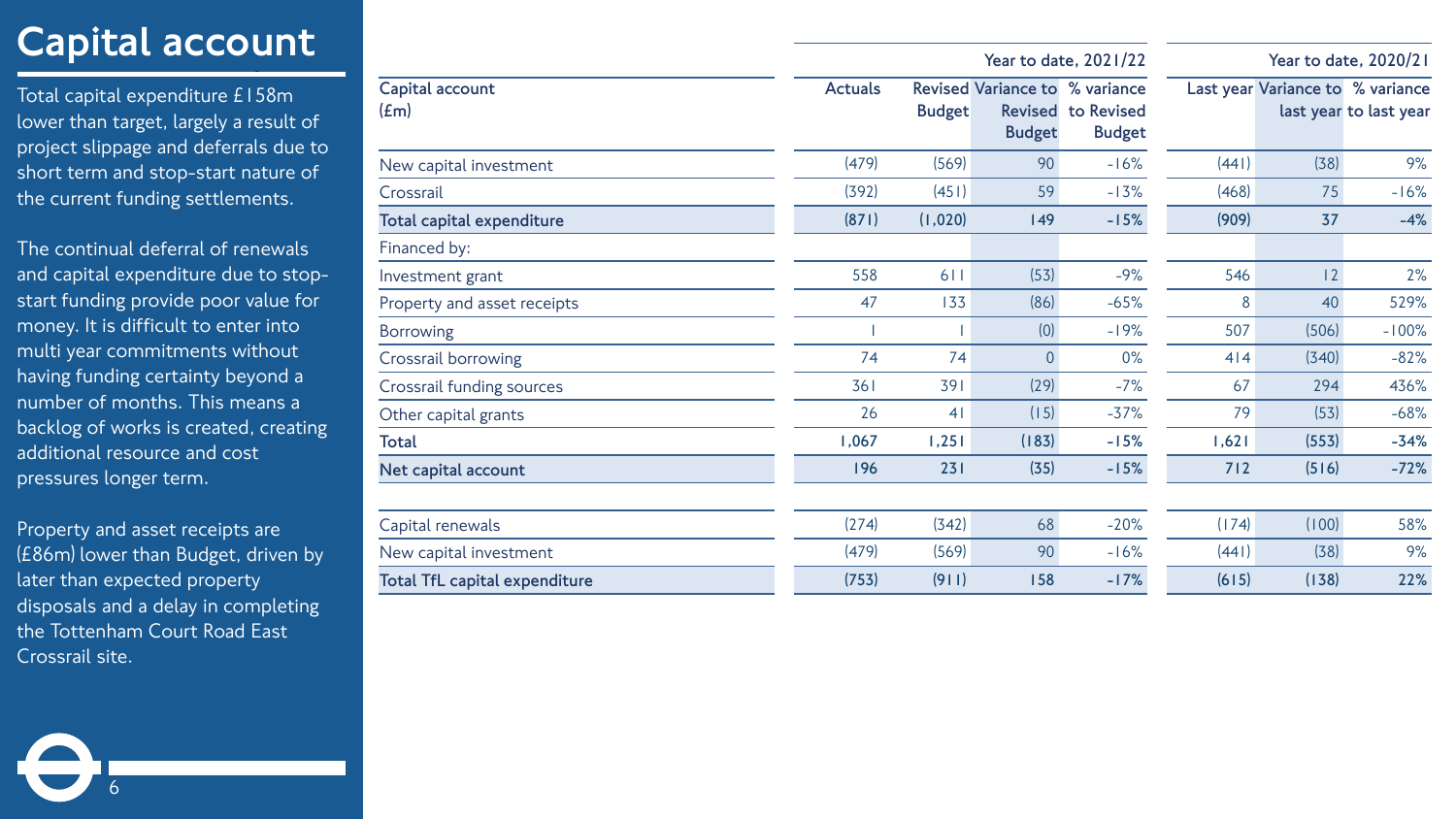# We have exceeded the additional savings target of c.£300m in 2021/22 set by Government

In addition to the £730m savings programme already underway, the 1 June Funding settlement required additional savings of £300m in 2021/22 against the March Budget through non-fares revenue and/or cost savings.

This draft GLA Budget submission shows £375m of savings in 2021/22. TfL has achieved £404m in the year-to-date (excluding £50m group contingency), which is now expected to reduce, mainly as a result of lower than expected ULEZ expansion income.

We have strived to achieve cost recurring and one-off cost reductions to reduce overall requirements of Government funding.

7

### **Savings summary**

|                | FY, 2021/22                    |                                                     |                                                                                 |
|----------------|--------------------------------|-----------------------------------------------------|---------------------------------------------------------------------------------|
| <b>Actuals</b> | March 2021/22<br><b>Budget</b> | Actual savings vs<br>March 2021/22<br><b>Budget</b> | <b>Target savings</b><br><b>GLA Budget vs</b><br>March 2021/22<br><b>Budget</b> |
| 636            | 555                            | 81                                                  | (89)                                                                            |
| 632            | 499                            | 132                                                 | 132                                                                             |
| (4, 250)       | (4, 491)                       | 241                                                 | 393                                                                             |
| (2,982)        | (3, 437)                       | 454                                                 | 435                                                                             |
| 0              | 50                             | (50)                                                | (60)                                                                            |
| (2,982)        | (3,387)                        | 404                                                 | 375                                                                             |
|                |                                |                                                     | Year to date, 2021/22                                                           |

### **Year to date savings by type:**



### **BRR:** Business Rates Retention income

**Efficiency:** Staffing/Pay/Performance arising from remuneration stipulations (Para. 28, 1st June 2021 TfL Settlement Letter)

**Tailwinds:** ULEZ & LEZ income improvement due to higher overall volumes of traffic

**Cost reductions:** Lower Elizabeth Line trial operations and rolling stock maintenance, bus service reductions, reducing bus retrofitting with Selective Catalytic Reduction technology (reducing NO2 emissions), LU traction current savings

**Cost increases / headwinds:** Less than expected income from ULEX due to higher compliance

**Phasing:** Coronavirus related spend and other costs and income across the business, which are expected to reverse before year end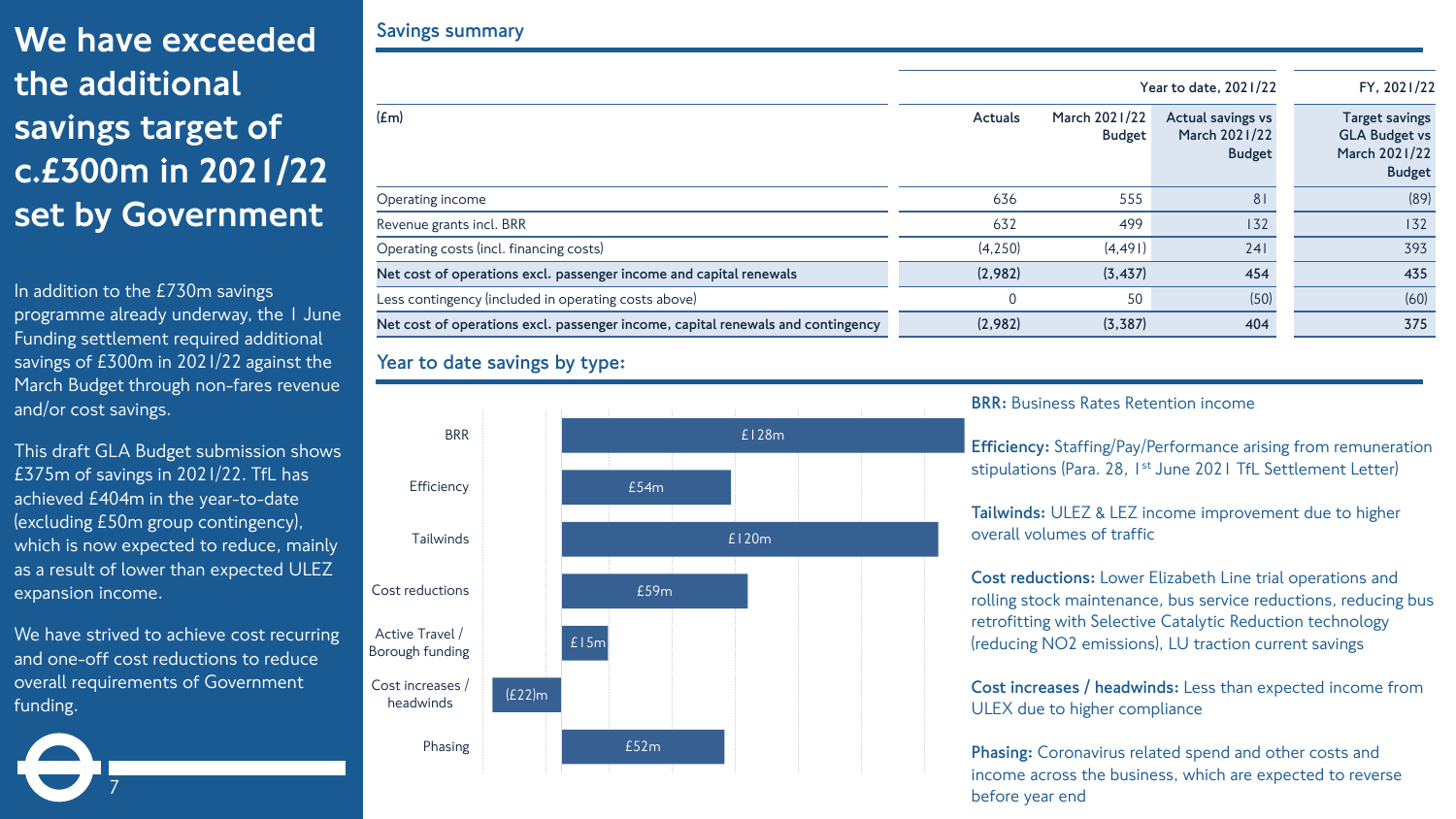# Section 2 The challenge

21/22 Performance 1 The Challenge 2 TfL submission to the GLA Budget 3 Group Summary 4 Closing the funding gap 5 Capital Strategy 6 Appendix 7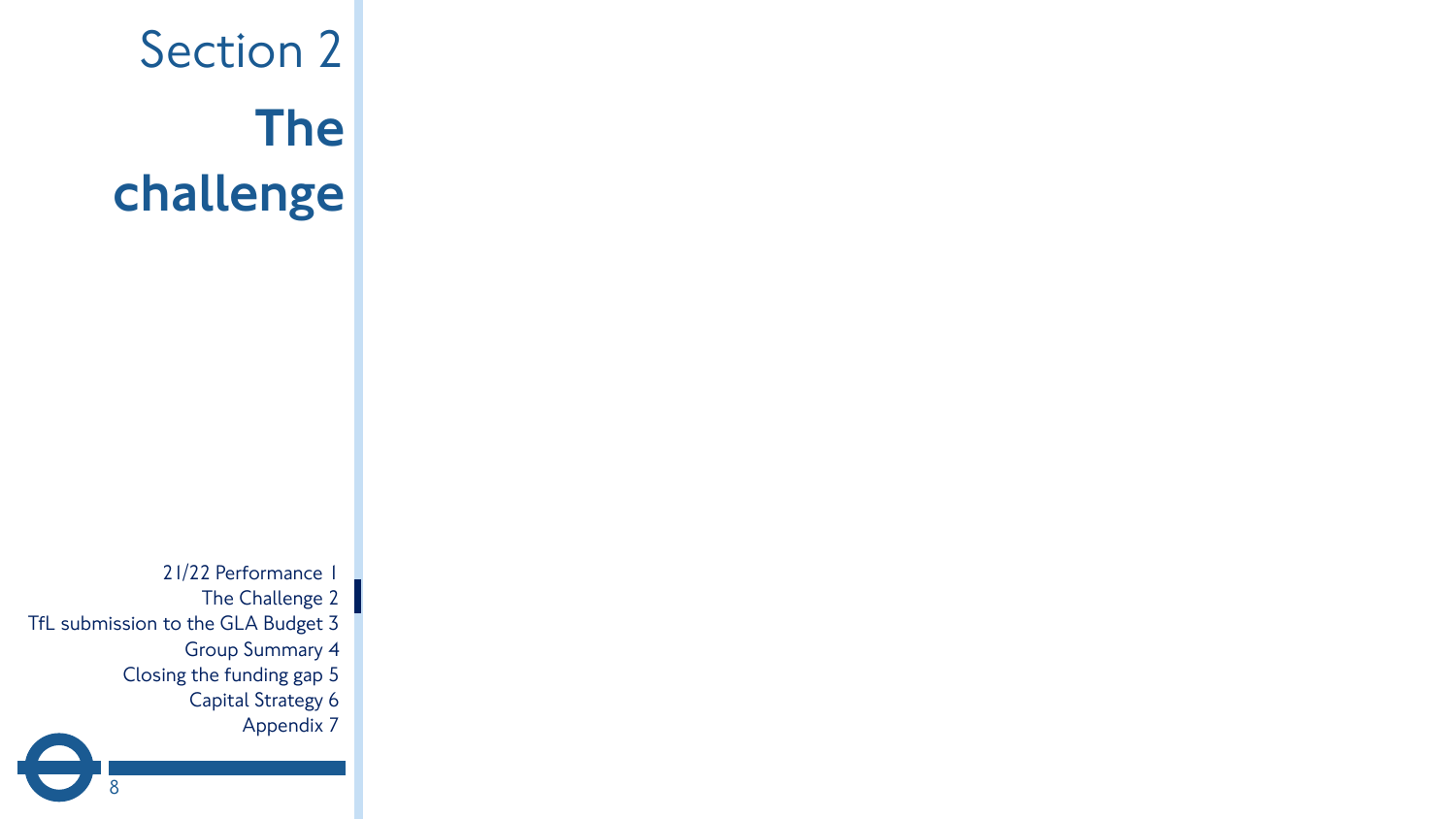# Funding gap since last year

When the GLA Budget was set in December 2020, our expected funding was £3.1bn.

The gap was reduced by £1.2bn in our Revised Budget (July 2021), as a result of higher cash balances last year, higher than expected passenger income from more journeys, additional savings (a requirement for £300m savings set out in the 1 June funding agreement), as well as over £400m of reductions in capital expenditure.

The funding gap of £1.9bn this year included a further £500m required after the 1 June funding agreement expires on 11 December 2021.

9

### **Our funding gap has gone down by almost £1.2bn this year (2021/22)**

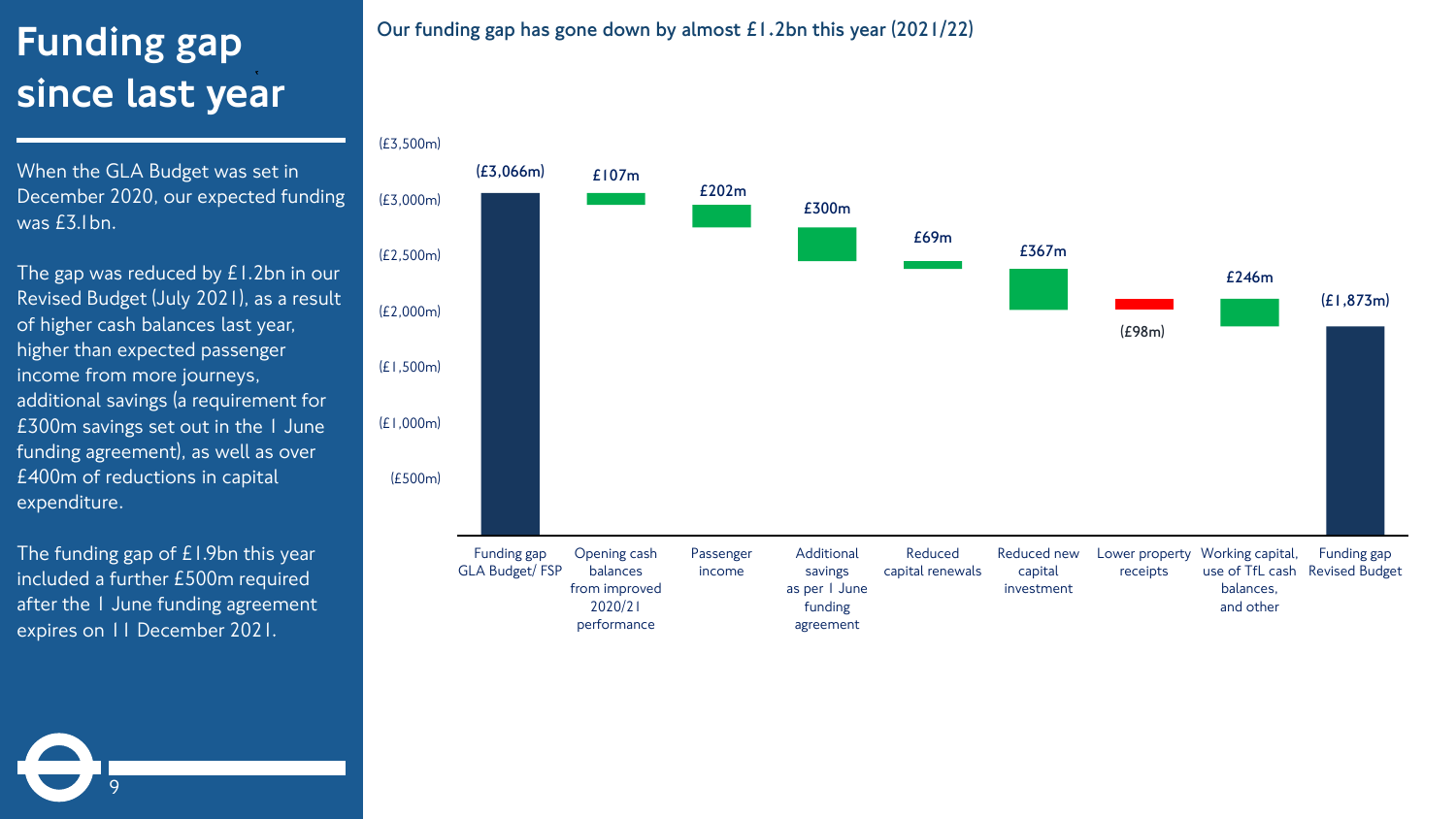# Funding gap in the GLA Budget

To date, we have secured £1.58bn of funding for 2021/22 (P1-P9), an increase from £1,348m since the Revised Budget due to higher revenue true up following lower fares revenue.

The full year gap has reduced by £42m since the Revised Budget following cost savings, lower capital renewal and investment spend, and favourability in working capital offsetting lower property receipts and the decrease in passenger income.

The full year funding requirement of £1,831m includes £245m required after the 1 June funding agreement expires on 11 December 2021, a reduction from the Revised Budget figure of £525m for P10-P13. This is predicated on TfL managing to a £1.2bn minimum cash balance.



### **£1,831m full year funding gap in the GLA Budget has reduced by £42m compared to the Revised Budget**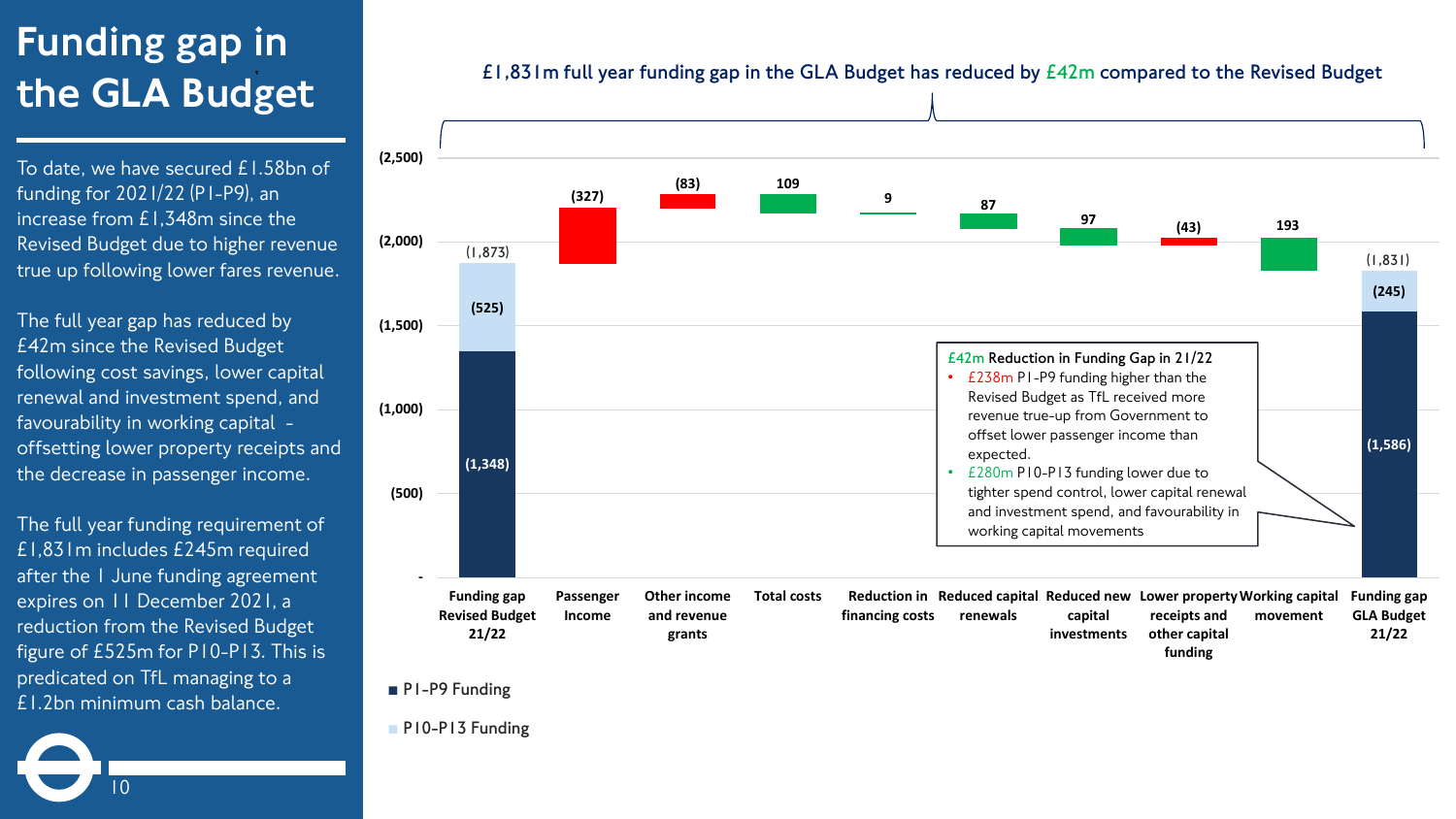The pandemic has had a significant economic impact and the trajectory of economic recovery is uncertain

Both the price of energy and the rate<br> **Social Prices Both Unemployment** Energy Prices of inflation have increased significantly in 2021, exerting significant pressure on our cost base and causing the outlook for future fiscal and monetary policy to be increasingly uncertain.

We estimate inflation will drive an increase of over £200m into our total costs for 2022/23 compared to 2021/22, with savings initiatives no longer able to mitigate inflation entirely.

11

## GDP Forecast **Inflation**



Quarterly Change in Unemployment Rate (London)



RPI, CPI and CPIH Year-on-Year Change



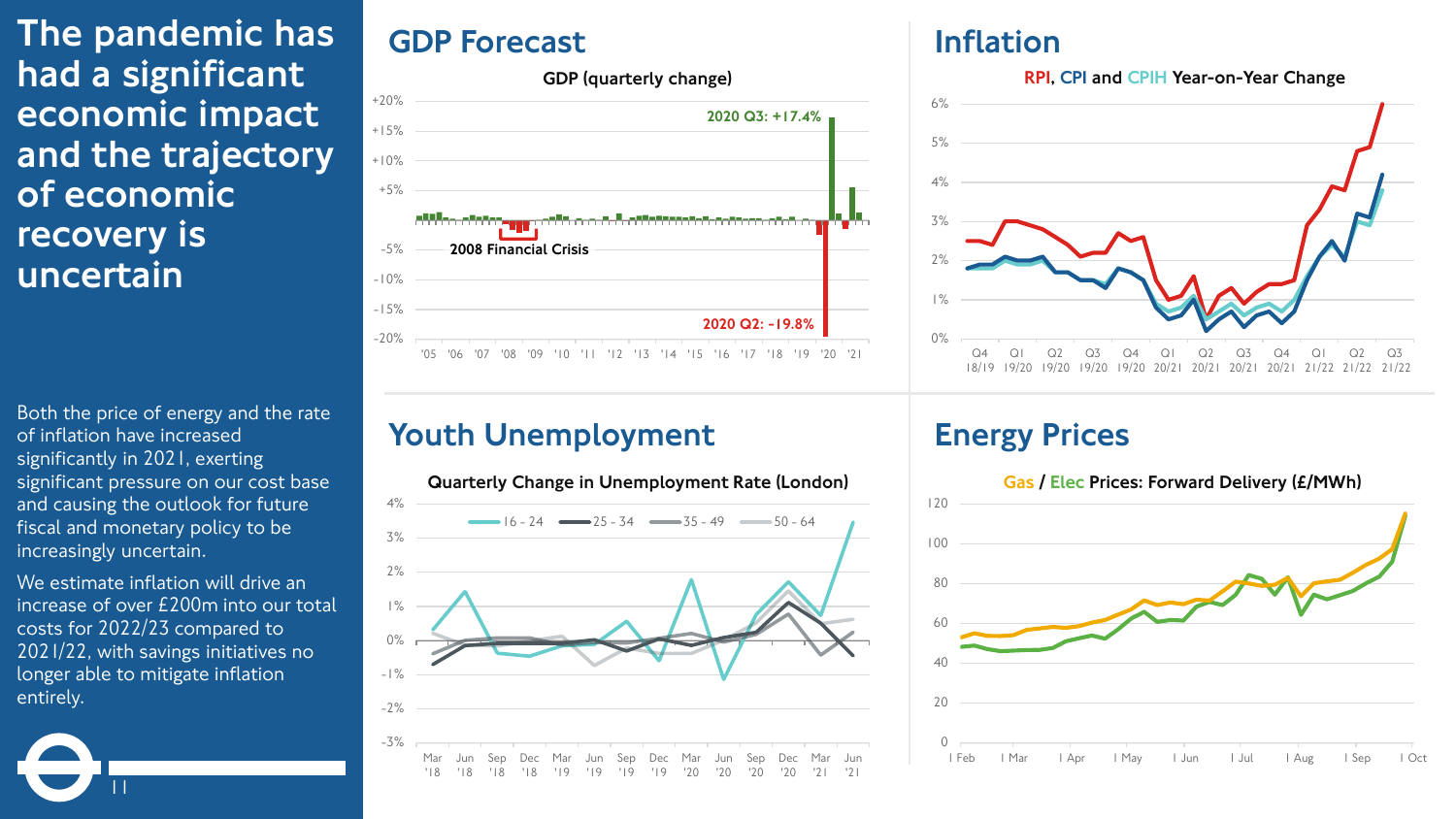# Operating cost pressures

We are faced with recently unprecedented high inflation in 2022/23, along with increases on National Insurance, increasing our annual cost base by £235m.

We continue to make savings through our long-term savings programme, which has already removed almost £1.1bn (before the impacts of inflation) from our cost base since 2016/17. However, operating cost savings options are increasingly limited and available options will take time to deliver. In 2022/23, we are therefore proposing to reduce some services, in order to reduce costs further.

12

### **Year-on-year operating costs pressures**



Recently unprecedented inflationary pressures, along with

*This document reflects ongoing work and discussions within TfL and is subject to change. It is not intended to reflect or represent any formal TfL/LU views or policy. Its subject matter may relate to issues*  which would be subject to consultation and appropriate decision making. Its contents are confidential and should not be disclosed to any unauthorised persons without the prior agreement of TfL.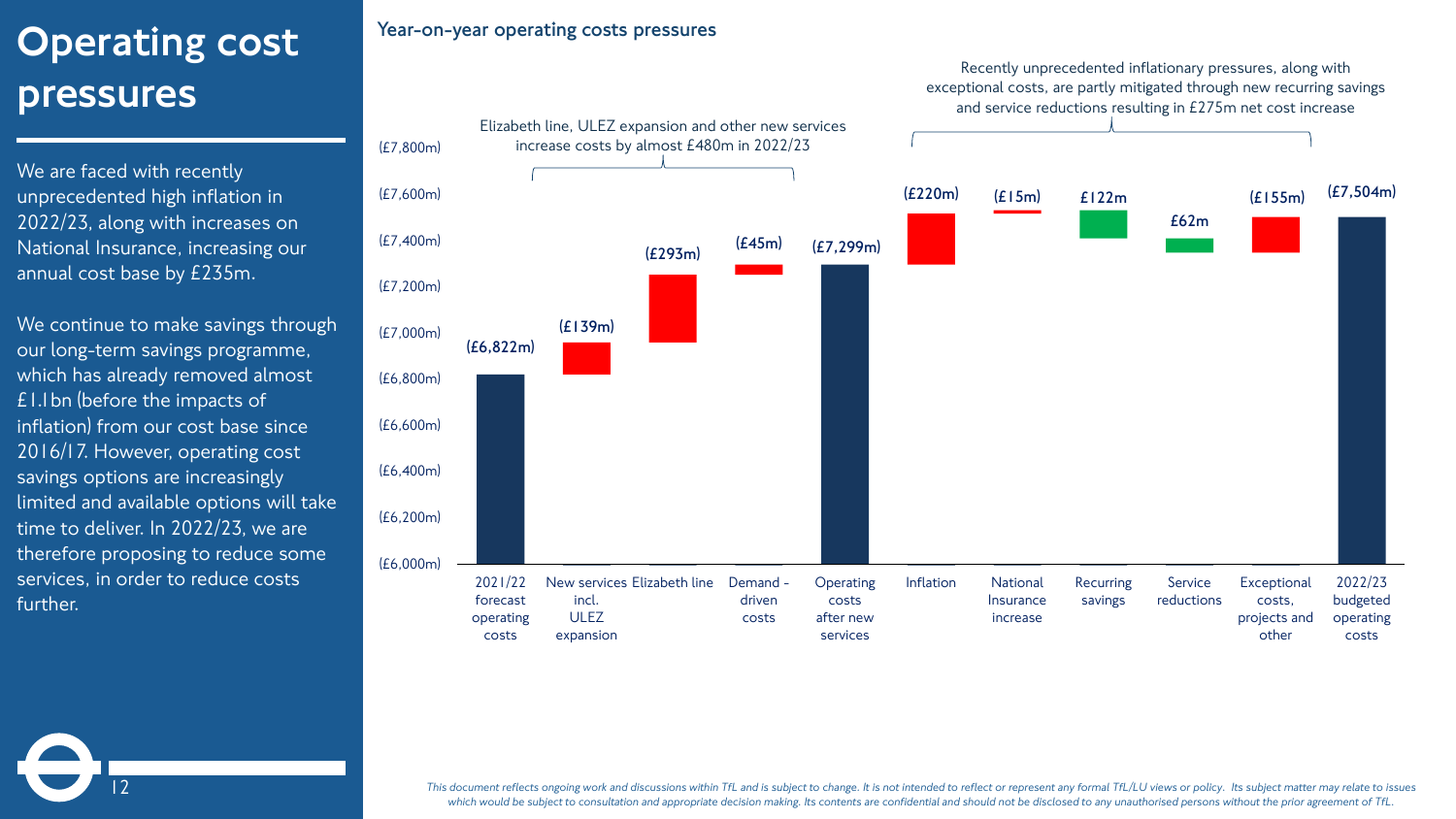# The winter period is expected to result in a step backwards in demand recovery.

Moving to Step 3 and Step 4 saw the anticipated increases in Leisure-based LU journeys. The return of pupils to schools in September had the largest impact on commuter-based journeys.

Beyond the Roadmap, October and November saw slow, steady recovery of demand.

Forecast modelling assumes a suppression of demand as cold and flu season takes hold. The emergence of the Omicron variant may worsen this short-term impact.

Business sentiment suggests the next inflection point for the return to office will be in January, contingent on further positive news regarding the Omicron variant.

13

## LU Demand Recovery



## Bus Demand Recovery

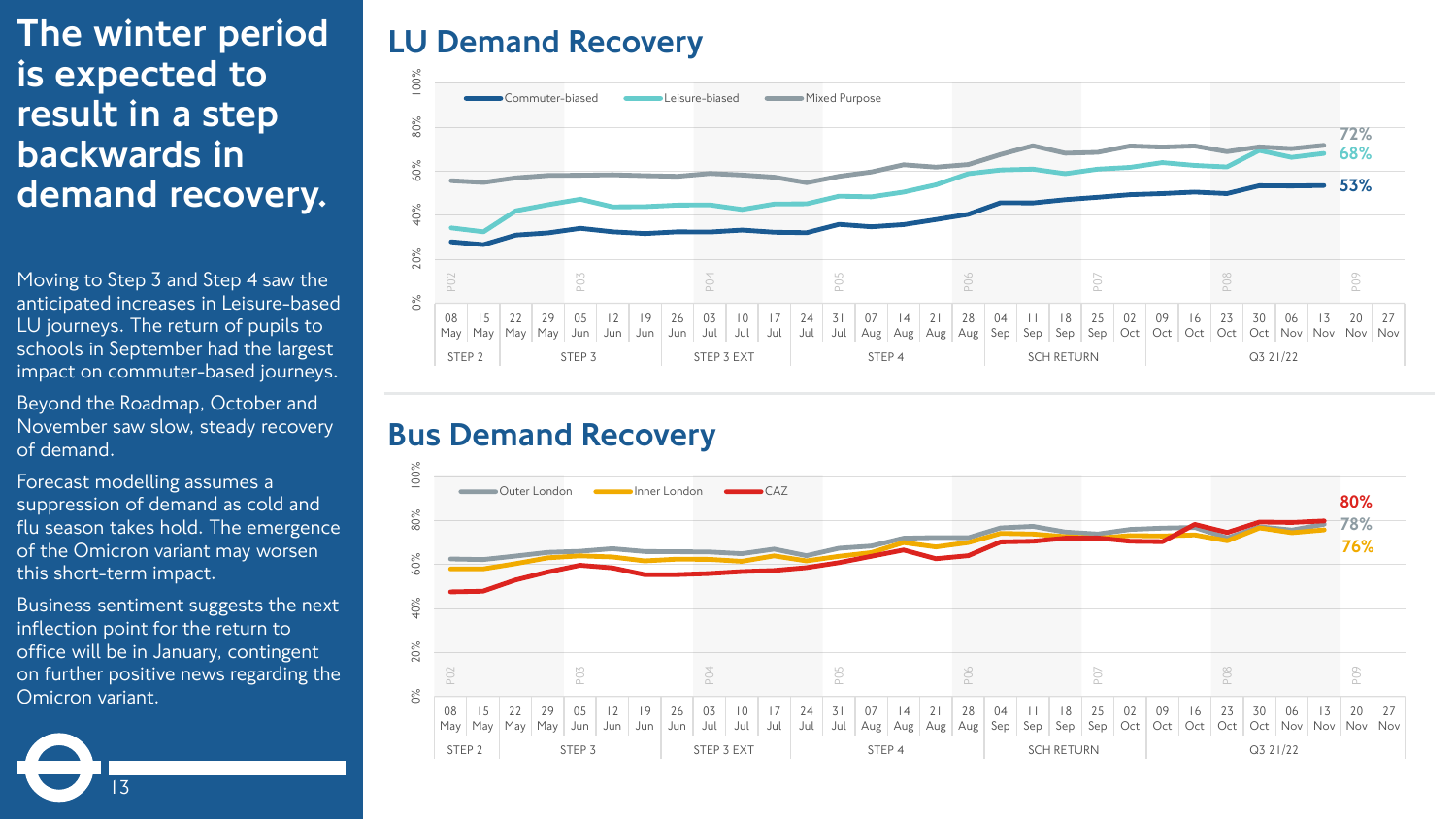Demand recovery remains uncertain and as we are so dependent on fares revenue, this significantly impacts our financial forecasts

Our scenario modelling indicates a range of  $+/- E100m$  for this financial year and next which supports the case for continuation of the revenue trueup mechanism beyond the end of the current funding settlement.

14

## **Demand vs. Pre-Covid (18/19) (excl. Elizabeth Line)**





*This document reflects ongoing work and discussions within TfL and is subject to change. It is not intended to reflect or represent any formal TfL/LU views or policy. Its subject matter may relate to issues*  which would be subject to consultation and appropriate decision making. Its contents are confidential and should not be disclosed to any unauthorised persons without the prior agreement of TfL.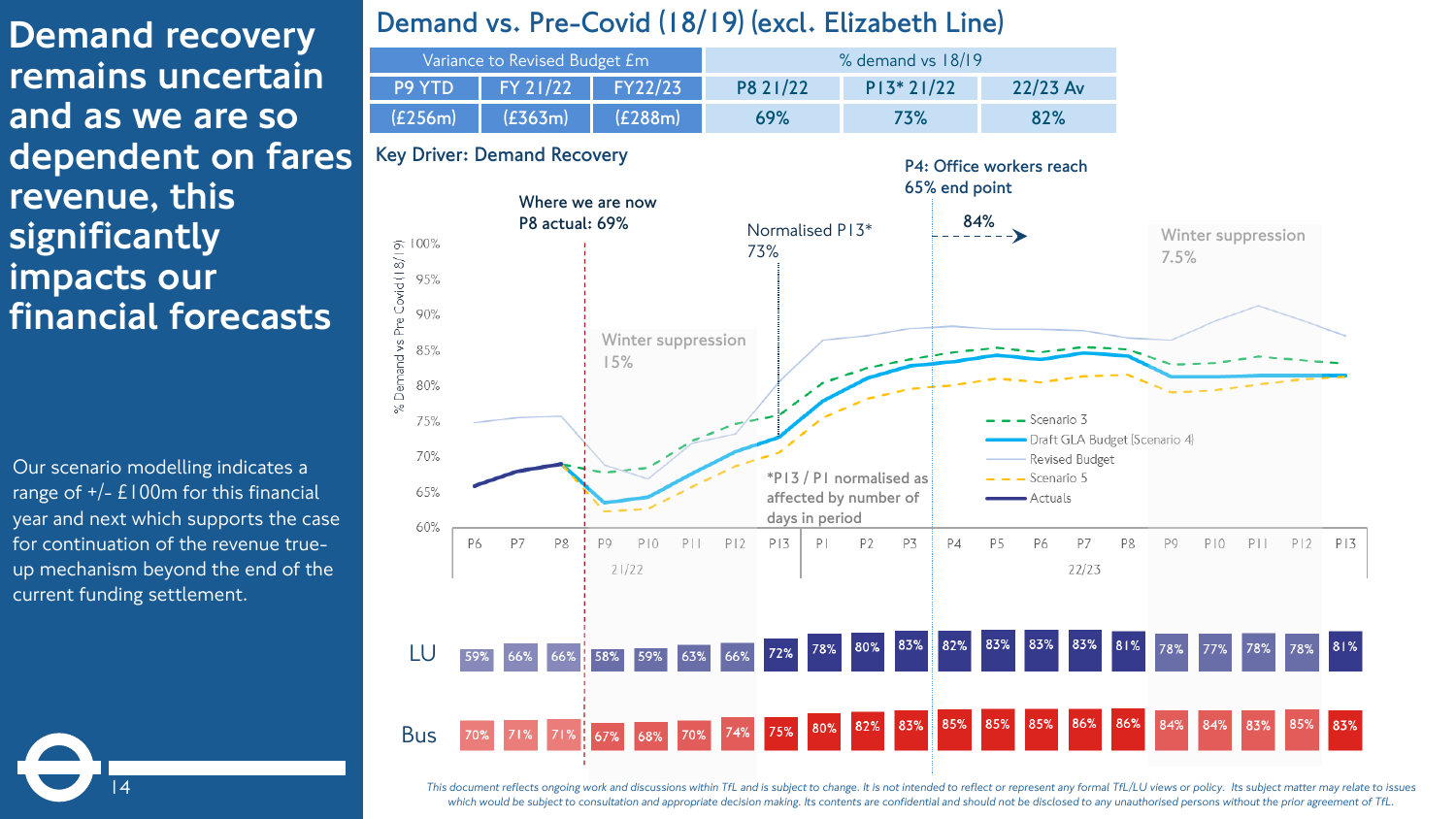These additional pressures materialising have increased the funding gap

15

| £bn                                                                                    | 22/23 | 23/24 | 24/25 |
|----------------------------------------------------------------------------------------|-------|-------|-------|
| <b>CSR Funding gap (with no additional London income)</b>                              | (1.2) | (2.2) | (2.0) |
| Move to 'Financially Constrained' capital scenario                                     |       | 0.8   | 0.5   |
| Financially Constrained Funding gap (with no additional<br>London / Government income) | (1.2) | (1.4) | (1.5) |
| Recent changes                                                                         |       |       |       |
| Latest passenger income forecast                                                       | (0.3) | (0.4) | (0.5) |
| <b>Latest BRR forecast</b>                                                             | 0.1   | 0.2   | 0.2   |
| Latest ULEX assumptions                                                                | (0.3) | (0.2) | (0.1) |
| Latest net operating costs                                                             | (0.2) | (0.3) | (0.3) |
| Latest capital investment                                                              | 0.2   | 0.1   | 0.5   |
| Funding gap after recent developments                                                  | (1.7) | (1.9) | (1.7) |

This table was presented to the Finance Committee on 24 November 2021, to outline at a high level what the additional pressures have been since our revised budget (which informed our submission to the CSR), and the overall impact they have on our funding gap.

- o Passenger income has been lower than budgeted, and this has been reflected in our most recent demand forecasts
- o ULEX compliance has been greater than expected, resulting in lower proceeds from the scheme
- o Operating costs have increased due to inflationary pressures, as well as an increase in the cost of energy

This document reflects ongoing work and discussions within TfL on options for the future of TfL/LU. It is not intended to reflect or represent any formal TfL/LU views or policy. Its subject matter may relate *to issues which would be subject to consultation. Its contents are confidential and should not be disclosed to any unauthorised persons*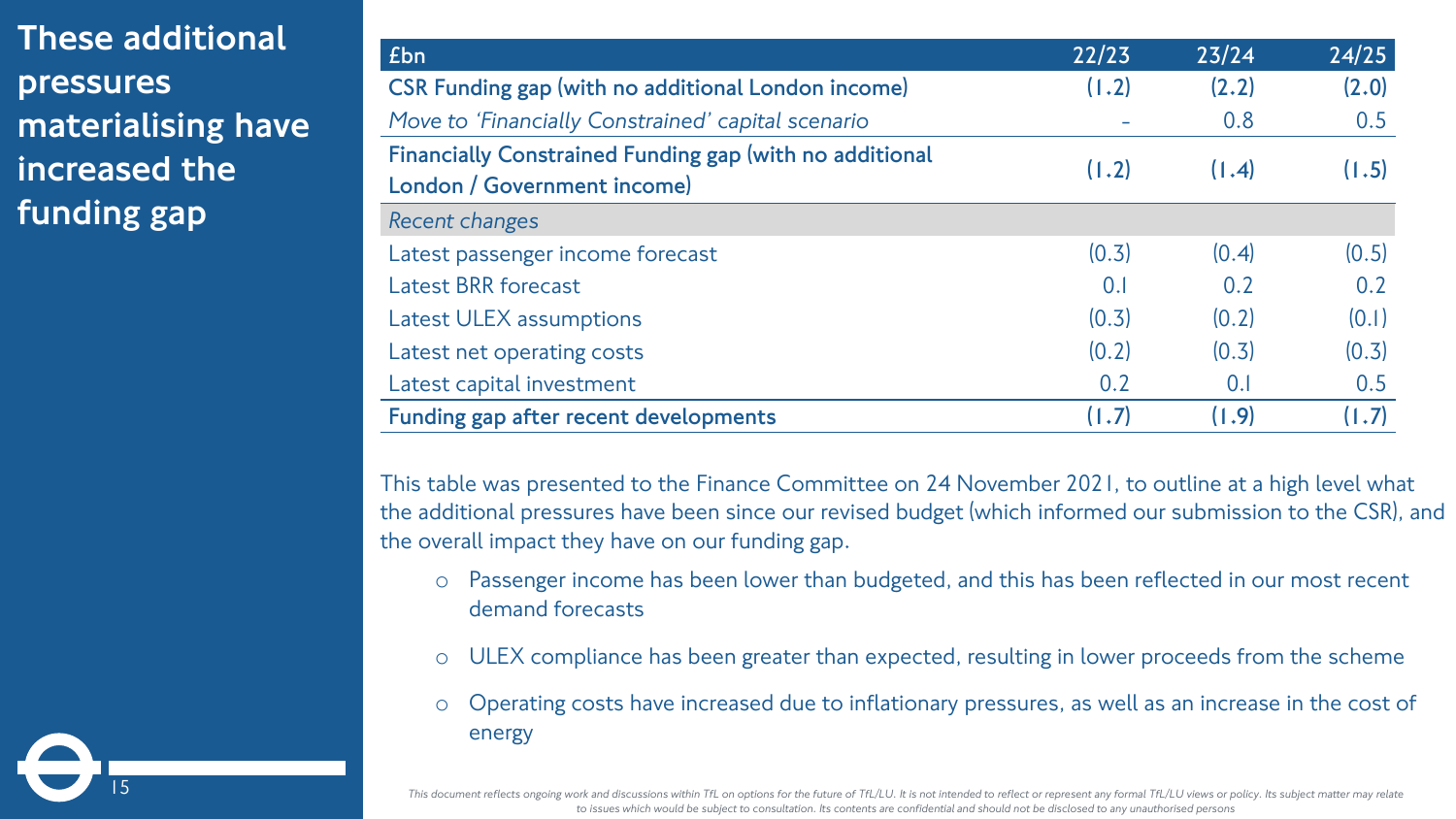Section 3 **TfL submission to the GLA Budget** 21/22 Performance 1 The Challenge 2 TfL submission to the GLA Budget 3 Group Summary 4 Closing the funding gap 5 Capital Strategy 6 Appendix 7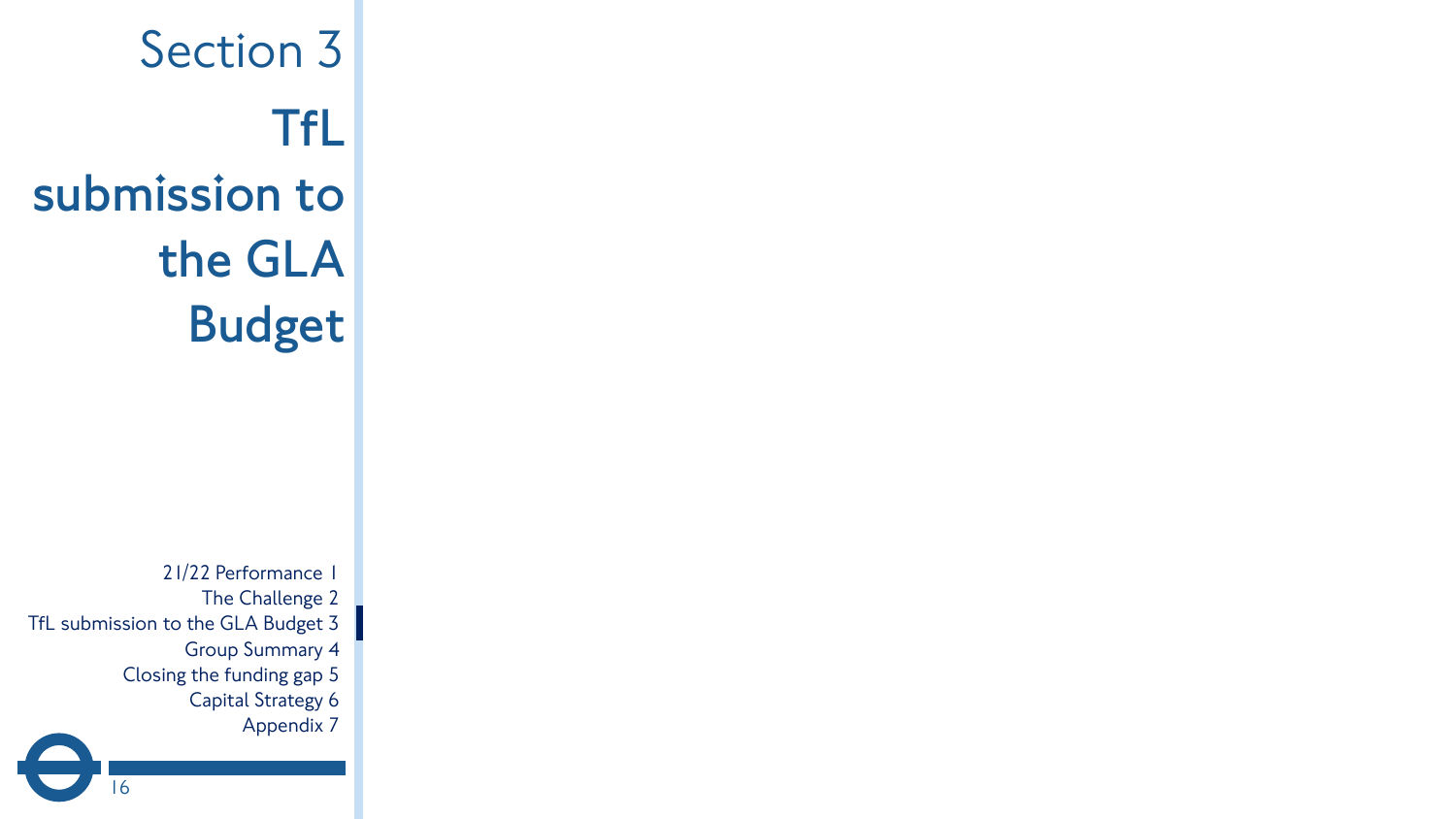# Key assumptions in the draft GLA Budget submission

GLA submission assumes no Gov support after 2022/23 and instead presents a gap of required funding. Should funding become available then this would be reflected in TfL's final budget in Spring 2022

|                                 |                        | We have modelled four scenarios for passenger income which flex four core variables: economy; office return to work<br>profile; the end state for office return; and the level of reduction in demand over the winter period                                                                                                                                                          |
|---------------------------------|------------------------|---------------------------------------------------------------------------------------------------------------------------------------------------------------------------------------------------------------------------------------------------------------------------------------------------------------------------------------------------------------------------------------|
|                                 | $\bullet$              | Scenario 4 is our current central case which assumes the economy grows at a slow pace of return, office workers returned to<br>65% by summer 2022 and there is a 15% reduction in demand over winter                                                                                                                                                                                  |
| <b>Revenue</b>                  | $\bullet$              | Average passenger demand for 21/22 is around 62% of 2018/19 pre-covid actuals, and by the end of the year (Mar 22) we are<br>forecasting to be around 73%                                                                                                                                                                                                                             |
|                                 | $\bullet$              | Average passenger demand for 22/23 is circa 82% excluding Elizabeth line                                                                                                                                                                                                                                                                                                              |
|                                 | $\bullet$              | Fares uplift remains RPI+1% (in line with assumed date for fare changes on national rail) although timings would be aligned<br>to National Rail fare increases. These would then uplift again each year in January by the same level. This is in line with the<br>current Government funding condition, however the decision for fares will be taken by the Mayor on an annual basis. |
|                                 | $\bullet$              | Business Rates Retention is in line with the Mayor's Budget Guidance issued at the end of July 2021                                                                                                                                                                                                                                                                                   |
| Congestion<br><b>Charge and</b> |                        | The planning assumption is the set of changes to the Congestion Charge that were consulted on are implemented, but this<br>is subject to a final Mayoral decision                                                                                                                                                                                                                     |
| <b>ULEZ</b>                     |                        | The assumptions for ULEZ are based on the initial data we have for volumes and compliance levels following the go-live<br>since the expanded zone on 25 October 2021                                                                                                                                                                                                                  |
|                                 | $\bullet$              | On Tube / Rail, we would have to implement every service reduction where there is a net cost saving, circa 9% of our<br>services                                                                                                                                                                                                                                                      |
| LU / Rail<br><b>services</b>    |                        | Night Tube restarted on 27 <sup>th</sup> November for the Central and Victoria lines, work continues for confirming a date for the<br>remaining lines                                                                                                                                                                                                                                 |
|                                 | $\bullet$              | Elizabeth line stage 3 opening assumed to be the first half of 2022                                                                                                                                                                                                                                                                                                                   |
| <b>Bus service</b><br>levels    |                        | A further 18 per cent of service cuts, circa 100 bus routes to be withdrawn over the period to 2024/25<br>This includes 4 per cent of service reductions included in the Revised Budget                                                                                                                                                                                               |
| <b>Financial</b>                | $\bullet$<br>$\bullet$ | Our RPI assumptions have increased from 2.8% for 21/22 and 3.1% thereafter to 4.3% and 4.0% respectively. However, RPI is<br>currently running higher than these assumptions (October 2021 was 6.0%)<br>No new net borrowing assumed in 2021/22 and 2022/23                                                                                                                           |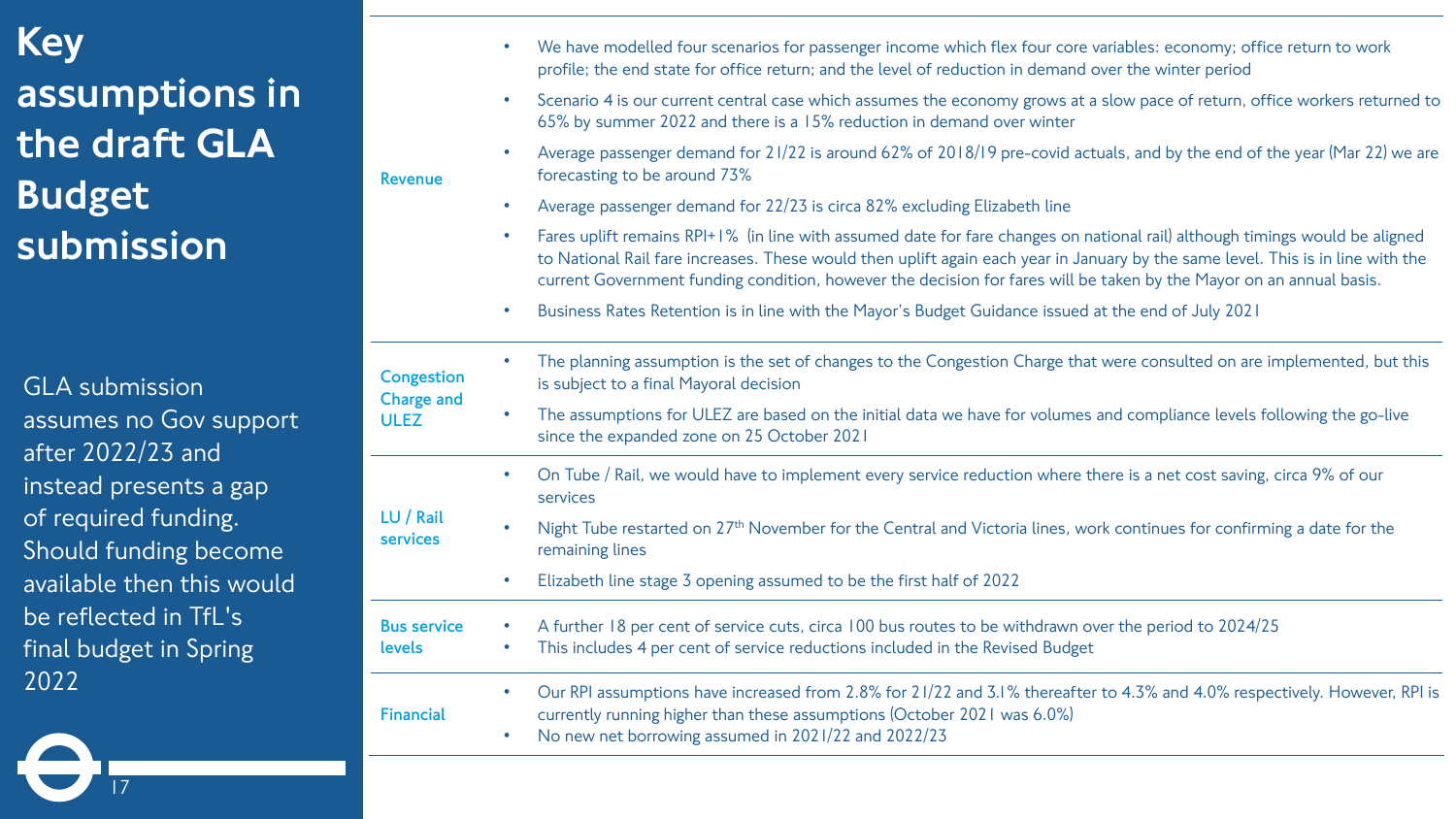# Rail combined (LU, EL & Rail)

LU is significantly below its  $E1$ bn direct operating surplus target (before indirect, financing and renewals) driven by passenger income being behind pre-pandemic levels.

• Elizabeth line stage 3 opening now expected first half of 2022.

•Other Rail modes cannot breakeven before renewals.

To break even including renewals, the combined function needs a combination of changes in fare structure and/or service offering

18

| <b>Combined Rail (LU/EL/Rail)</b>    | 21/22       | 22/23    | 23/24   | 24/25    | 25/26    |
|--------------------------------------|-------------|----------|---------|----------|----------|
| Passenger Income                     | 1,999       | 3,133    | 3,561   | 3,830    | 4,070    |
| Other income                         | 65          | 305      | 442     | 456      | 470      |
| <b>Operating Costs</b>               | (3,017)     | (3, 496) | (3,701) | (3,823)  | (4,003)  |
| <b>Finance Costs</b>                 | (413)       | (414)    | (408)   | (440)    | (444)    |
| Indirect Operating cost              | (403)       | (490)    | (291)   | (182)    | (161)    |
| Net operating surplus/ (deficit)     | (1,768)     | (962)    | (398)   | (159)    | (67)     |
| Capital Renewals                     | (493)       | (469)    | (478)   | (483)    | (515)    |
| Net surplus/ (cost) of<br>operations | (2, 261)    | (1, 431) | (875)   | (641)    | (582)    |
| Capital Investment                   | (612)       | (507)    | (845)   | (936)    | (1,004)  |
| <b>Other Asset Financing</b>         | $\mathbf 0$ | 0        | 489     | 0        | $\Omega$ |
| Net (Deficit) / Surplus              | (2,873)     | (1,938)  | (1,231) | (1, 577) | (1.587)  |
| Kov secumpione                       |             |          |         |          |          |

### **Draft GLA Budget submission Funding requirements for capital programme**



### **Key assumptions**

- Service cuts of 9% are assumed up to 24/25 as part of our high level assessment of service levels. These assumptions are subject to relevant consultation, impact assessment and decision making.
- Tube journeys expected to reach around 84% of pre-pandemic levels by 2024/25 (excluding service cuts above)
- Rail receives 70% of indirect cost allocation
- Note: Business rates have not been apportioned to this area

### **Impact of Managed Decline:**

- No Step Free Access schemes other than those which are currently in construction.
- New Piccadilly fleet delivered, but other lines delayed through life extensions, creating longer-term back log at significant cost.
- No signalling upgrades after 4LM, including. Piccadilly line which would delay capacity benefits of the new fleet and disrupt the supply chain
- No Station capacity upgrades after current commitments, including Camden Town and Holborn, and TfL would not be able to enter joint funded new station schemes.
- Increasing renewals spend from recent under-investment to levels which are considered essential for long-term safety and operability, but not reliability. Renewals added to account for the reduction in enhancements beyond committed schemes. Many renewals deferred creating increased risk of reliability and future financial risk.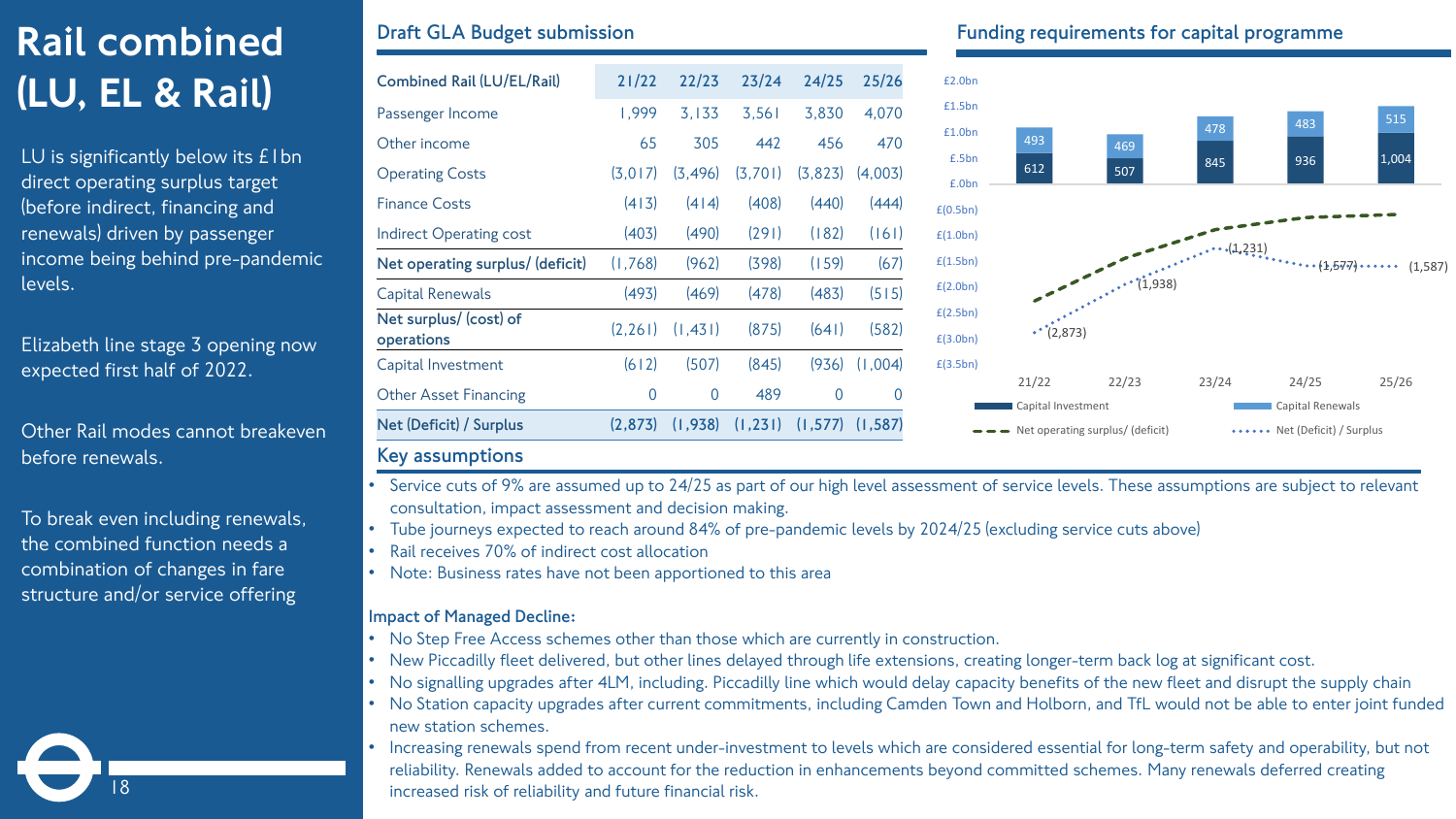# London Underground Till (incl. Rail, EL and Major Projects) – 22/23 Capital **Expenditure**

Renewals:

£469m (Revised Budget £536m) Enhancement:

£507m (Revised Budget £803m)

The draft GLA Budget focuses on the Managed Decline scenario with no new enhancement projects above those already committed together with only essential renewals projects continuing.

The scenario accepts a worsening in asset performance while maintaining safety (if necessary by taking assets out of service).

| $\checkmark$ Included in the draft GLA budget                                                                                                                                                                                      | × Removed, reduced or deferred from the Revised Budget                                                                                                                                                |
|------------------------------------------------------------------------------------------------------------------------------------------------------------------------------------------------------------------------------------|-------------------------------------------------------------------------------------------------------------------------------------------------------------------------------------------------------|
|                                                                                                                                                                                                                                    | Capital Enhancements £507m vs Revised Budget of £803m                                                                                                                                                 |
| MPD Upgrades and Extensions £366m (RB £534m)                                                                                                                                                                                       |                                                                                                                                                                                                       |
| • New Piccadilly line and DLR Trains<br>4 Lines signalling modernisation<br>Northern Line Extension<br><b>Barking Riverside Extension</b><br>$\bullet$<br>Stations, £77m (RB £68m)                                                 | Jubilee Line Optimisation<br><b>Piccadilly Line Signalling</b>                                                                                                                                        |
| Bank<br>$\bullet$<br>Elephant and Castle (stage I externally funded)<br>Rail Enhancements, £6m (RB £35m)                                                                                                                           | Elephant and Castle stage 2 (station fit out)                                                                                                                                                         |
| • Royal Docks Station (GLA Funded)                                                                                                                                                                                                 | East London Line HIF (unless fully third party funded)                                                                                                                                                |
| LU Technology & Networks, £1m (RB £1m)                                                                                                                                                                                             |                                                                                                                                                                                                       |
| • Enablers for Modernisation programmes incl. workforce<br>planning<br>• Mobile device roll out<br>Underground connectivity - in time for PLU<br>Civils, Accessibility and other £22m (RB £42m) + Group Allocation £35m (RB £123m) | Post-AMIS ecosystem alignment to 2028<br>Future workbank development                                                                                                                                  |
| • Crossrail escalator programme<br><b>Safe Track Access</b><br>Group allocation of Technology projects                                                                                                                             | <b>Accessibility Programme</b><br>Civils enhancements programme<br>South Kensington                                                                                                                   |
|                                                                                                                                                                                                                                    | Capital Renewals £469m vs Revised Budget of £536m                                                                                                                                                     |
| • Minimum safety spend on all assets<br>Elizabeth line renewals commence towards the end of this<br>period<br>Group allocation for replacement of key technology<br>systems                                                        | Reductions in scope across asset areas particularly Fleet and<br><b>Track</b><br>Increased levels of overprogramming in later years where<br>exact projects to be removed has not been determined yet |
|                                                                                                                                                                                                                                    |                                                                                                                                                                                                       |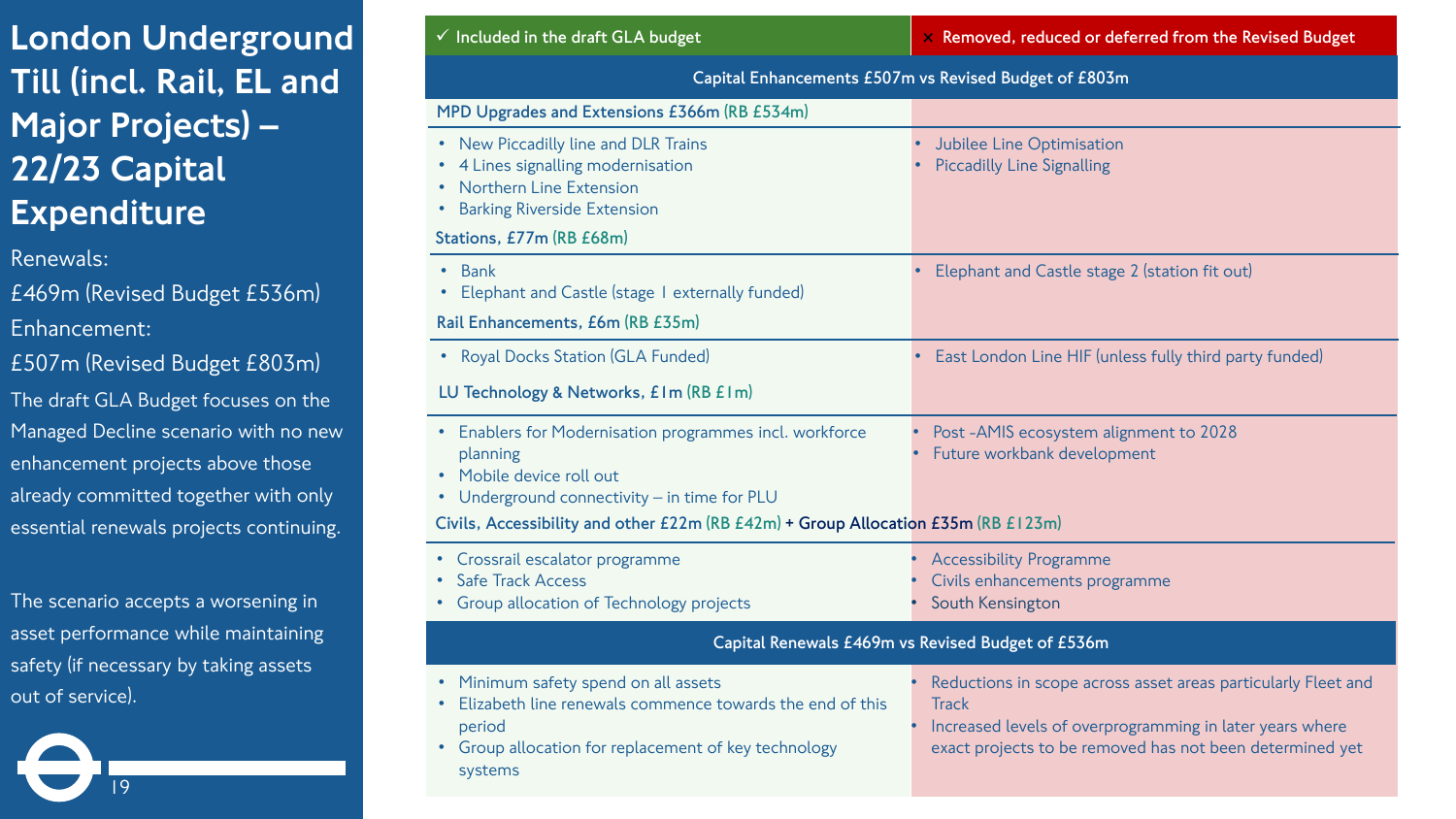# Streets, Buses and Other Surface operations

The combined bus and streets network makes an operating loss of around £900m after renewals even after significantly reducing service levels.

The expansion of ULEZ initially produces a significant increase in net income but as compliance increases revenue is expected to fall.

A new source of funding or income will be required to make our streets and buses operation financially sustainable over the medium to long term.

20

| <b>Street &amp; Buses</b>         | 21/22    | 22/23   | 23/24    | 24/25   | 25/26    |
|-----------------------------------|----------|---------|----------|---------|----------|
| Passenger Income                  | 1,079    | 1,302   | 1,396    | 1,522   | 1,568    |
| Other income                      | 808      | 1,020   | 846      | 837     | 965      |
| <b>Operating Costs</b>            | (2,865)  | (2,919) | (2,905)  | (2,965) | (3, 147) |
| <b>Finance Costs</b>              | (27)     | (24)    | (26)     | (25)    | (27)     |
| <b>Indirect Operating cost</b>    | (106)    | (151)   | (80)     | (52)    | (47)     |
| Net operating surplus/ (deficit)  | (1, 112) | (771)   | (769)    | (683)   | (687)    |
| Capital Renewals                  | (155)    | (128)   | (218)    | (214)   | (181)    |
| Net surplus/ (cost) of operations | (1, 267) | (899)   | (988)    | (897)   | (868)    |
| Capital Investment                | (141)    | (124)   | (130)    | (40)    | (23)     |
| Net (Deficit) / Surplus           | (1,408)  | (1,023) | (1, 118) | (937)   | (891)    |
|                                   |          |         |          |         |          |

### **Draft GLA Budget submission Funding requirements for capital programme**



### **Key assumptions**

- Bus services are reduced by 18% over the period to 2024/25. These assumptions are subject to relevant consultation, impact assessment and decision making.
- Includes latest assumption for ULEZ compliance rates and volumes since opening in Oct 21
- Note: Business rates have not been apportioned to this area

### **Impact of managed decline**

- Street assets generally remain in degraded condition, with short-term solutions to highest risk bridges and tunnels and high risk of unplanned closures
- On Healthy Streets, after completing schemes currently in construction, only £10m p.a. for the most safety critical schemes and limited bus priority schemes. No new cycling routes other than those currently in construction. No major transformation schemes, such as Vauxhall Cross or Wandsworth Gyratory.
- A reducing bus network would impact our ability to introduce new electric buses, delaying the completion of a zero-emission bus fleet beyond 2034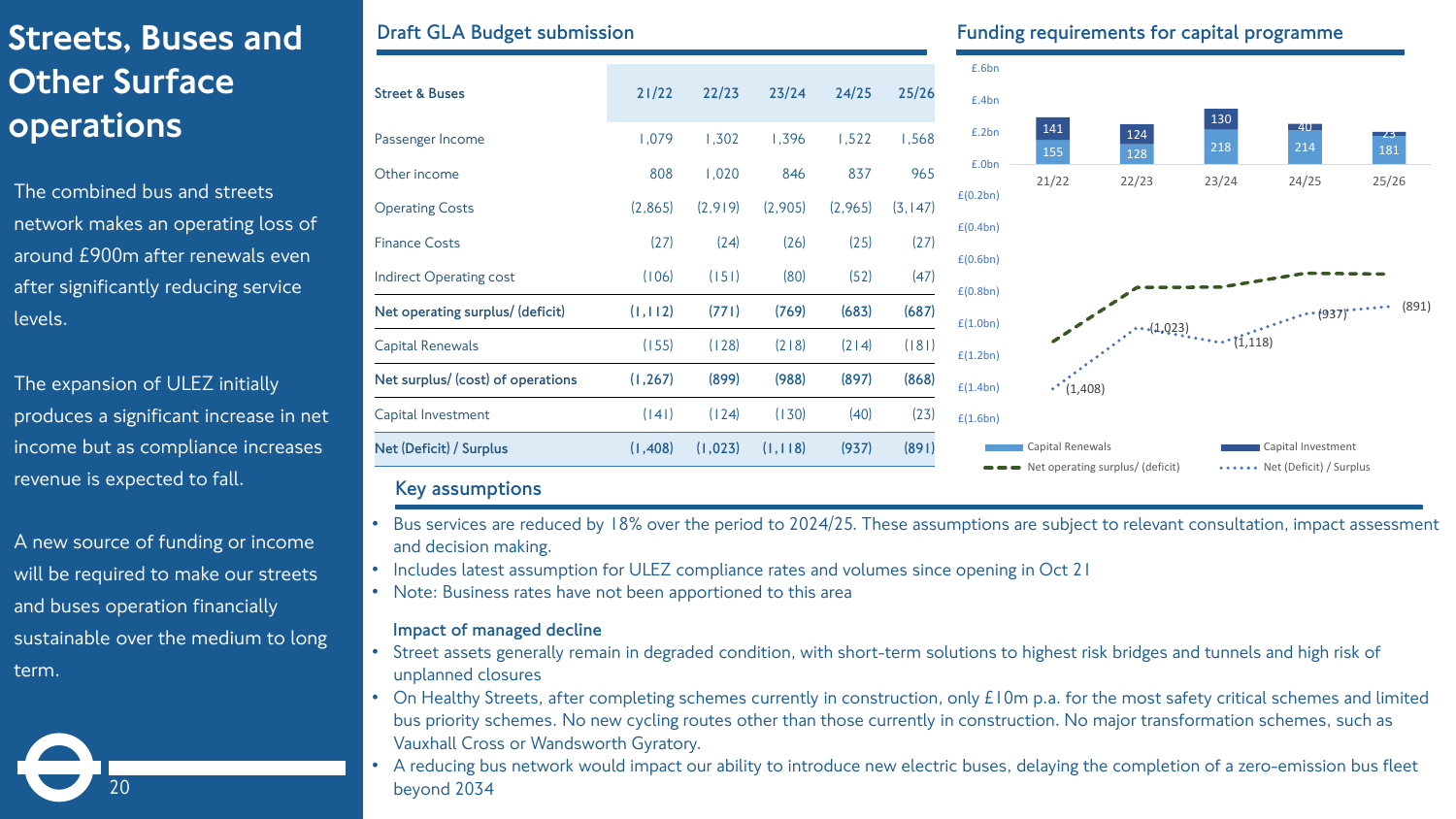# Streets, Buses, and **Other Surface** operations – 22/23 Capital **Expenditure**

Renewals:

£128m (Revised Budget £260m) Enhancement: £124m (Revised Budget £371m)

The draft GLA Budget focuses on the Managed Decline scenario with no new enhancement projects above those already committed together with only essential renewals projects continuing.

21

| $\checkmark$ Included in the draft GLA Budget submission                                                                                                                                                      | $\times$ Removed, reduced or deferred from the Revised Budget                                                                                                                                                                                                                                                                               |  |  |  |  |
|---------------------------------------------------------------------------------------------------------------------------------------------------------------------------------------------------------------|---------------------------------------------------------------------------------------------------------------------------------------------------------------------------------------------------------------------------------------------------------------------------------------------------------------------------------------------|--|--|--|--|
|                                                                                                                                                                                                               | Capital Enhancement £124m (£371m in RB)                                                                                                                                                                                                                                                                                                     |  |  |  |  |
| Air Quality and Environment, £21m (RB £165m)                                                                                                                                                                  |                                                                                                                                                                                                                                                                                                                                             |  |  |  |  |
| • Silvertown and Blackwall Tunnel Charging                                                                                                                                                                    | Bus Opportunity Charging - Single decker trials<br>Direct Vision Standard - Phase 2<br><b>Mayors Air Quality Fund</b>                                                                                                                                                                                                                       |  |  |  |  |
| Healthy Streets, £39m (RB £75m)                                                                                                                                                                               |                                                                                                                                                                                                                                                                                                                                             |  |  |  |  |
| • Old Street Roundabout<br>• Completion of cycleways in construction<br>• c£10m pa of funding for the most safety critical schemes<br>and to deliver limited levels of bus priority to protect<br>revenue     | Future cycleways<br>Transformational schemes such as Vauxhall Cross,<br>Wandsworth Gyratory Removal, Waterloo City Hub<br>20 mph zones<br>Any further safer junction schemes<br><b>Healthy Street local schemes</b><br>Surface Technology, £8m (RB £29m), Assets £6m (RB £21m), Silvertown £41m (RB £43m) & Group allocation £10m (RB £38m) |  |  |  |  |
| <b>Surface Technology</b><br>Deployable Enforcement Cameras<br>• Cycle Hire e-Bike trial<br><b>Public Transport</b><br><b>Bus Customer Experience enhancements</b><br>Group allocation of Technology projects | Cycle Hire expansion (unless fully third party funded)<br>Cycle Hire e-Bike rollout (beyond 500 bike trial)<br>All uncommitted technology enhancement schemes that<br>improve network performance<br>Any further permanent Hostile Vehicle Mitigation schemes<br>on bridges                                                                 |  |  |  |  |
|                                                                                                                                                                                                               | Capital Renewals £128m (£260m in RB)                                                                                                                                                                                                                                                                                                        |  |  |  |  |
| Road User Charging re-let 2026<br>Reduced level of renewals to be prioritised across asset<br>hase                                                                                                            | Some larger renewals of structures and tunnels are likely to<br>$\bullet$<br>be deferred leading to further restrictions and closures.                                                                                                                                                                                                      |  |  |  |  |

• Group allocation for replacement of key technology systems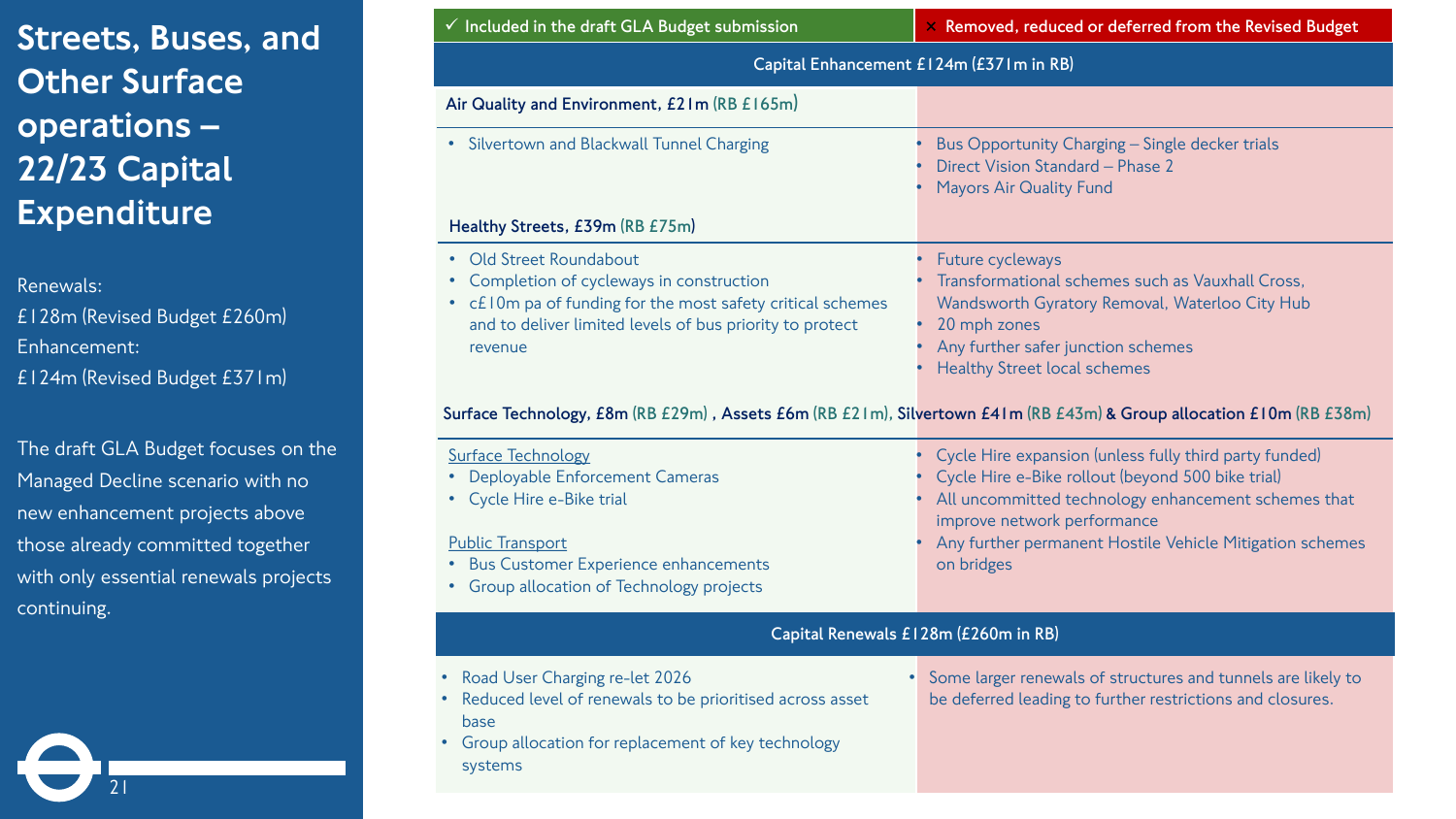# Housing, **Property** Development and Commercial Revenue

Maximising incomes from our property development business and commercial assets whilst recycling assets which are not revenue generating to fund the capital plan will generate a growing revenue stream to reinvest in transport.



|                               |                |             |       |       |       | £.4bn          |
|-------------------------------|----------------|-------------|-------|-------|-------|----------------|
| <b>Commercial Development</b> | 21/22          | 22/23       | 23/24 | 24/25 | 25/26 |                |
| Other income                  | 69             | 93          | 90    | 100   | 109   | £.3bn          |
| <b>Operating Costs</b>        | (56)           | (56)        | (50)  | (50)  | (50)  | £.3bn          |
| Indirect Operating cost       | (10)           | (17)        | (10)  | (7)   | (6)   |                |
| <b>Net Cost of Operation</b>  | 3              | 20          | 29    | 43    | 52    | E.2bn          |
| Renewals                      |                |             |       |       |       | £.2bn          |
| New Capital Investment        | (80)           | (232)       | (305) | (166) | (215) |                |
| <b>Capital Receipts</b>       | 152            | 413         | 289   | 77    | 80    | £.1bn          |
| <b>Borrowing</b>              | $\overline{0}$ | $\mathbf 0$ | 22    | 95    | 136   | £.1bn          |
| Net (Deficit) / Surplus       | 76             | 200         | 35    | 48    | 53    | £.0bn          |
|                               |                |             |       |       |       | $\overline{2}$ |
|                               |                |             |       |       |       | Ca             |
| Key points:                   |                |             |       |       |       | $\bullet$ Ne   |



- Alongside the increased revenue generation, this plan will enable starts on 20,000 homes over the next 10 years.
- The planned asset disposals will be critical in ensuring the capital is available to deliver the benefits associated with the plan.

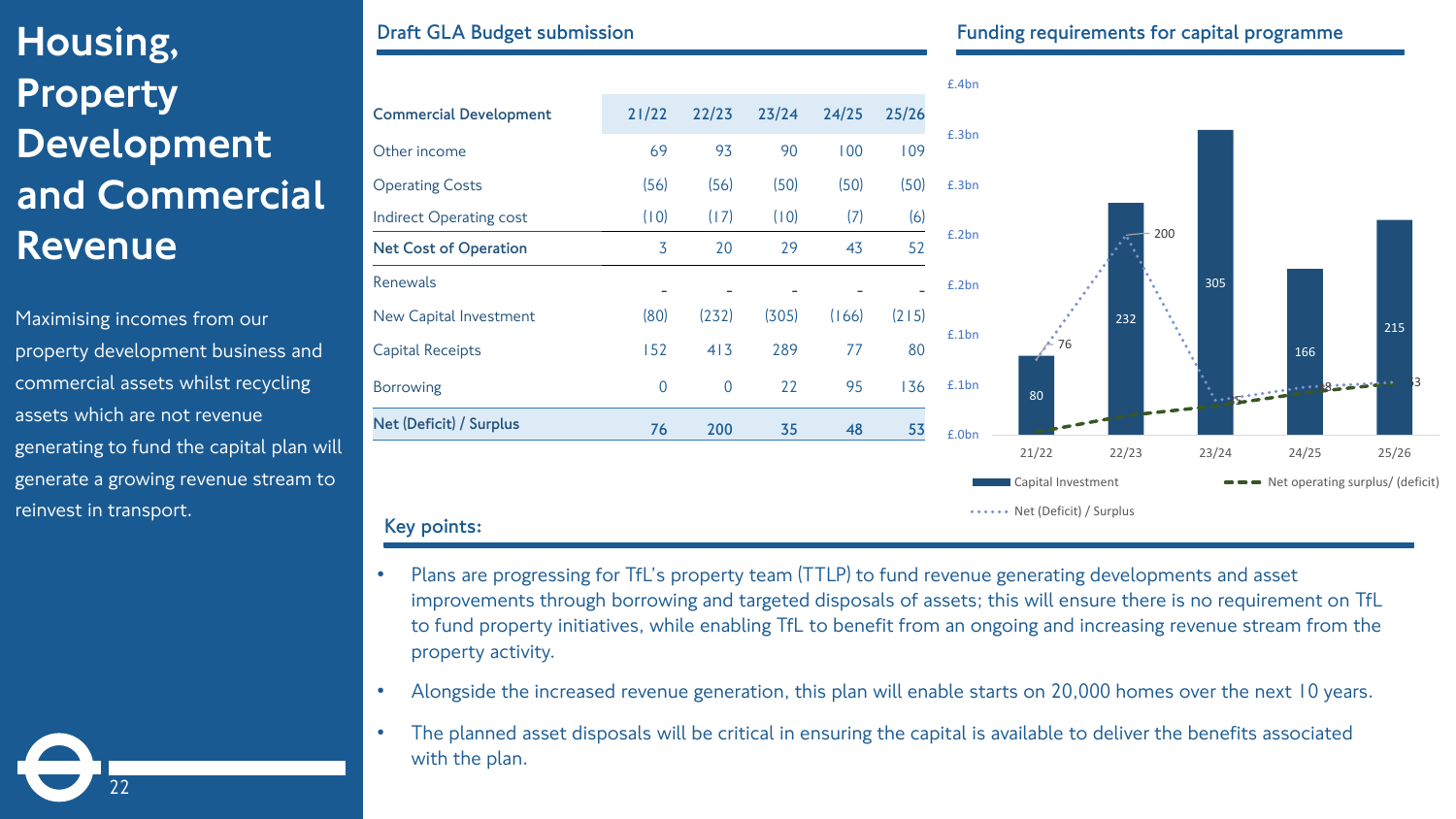# Housing Delivery Plan

We have created a commercial property entity that is capable of accessing commercial debt to bring housing and other development projects through planning and invest in our existing property assets to generate significant ongoing revenue streams

23

### **Recent activity:**

- On  $11<sup>th</sup>$  June TfL submitted its response to condition 10a. of the 1 June Funding settlement which required a plan for housing delivery to be agreed with Government;
- Subsequent discussions have led to the development of a 20,000 homes plan with a dual purpose to deliver homes and generate sustainable returns for TfL;
- Alongside these two core deliverables, the ability to invest in property development schemes will enable TTLP to deliver transport benefits when there are opportunities to do so within the planned schemes.
- To achieve these things, TTLP is intending to borrow on commercial terms, and conversations with investors are ongoing and highly positive;
- Work is underway on assurance and stress testing of the affordability of the plan and the commercial borrowing, and again is looking positive.
- The expectation is that TTLP will be drawing down the first tranche of debt in March/April 2022.

### **Key points:**

### **Key outcomes by plan:**

|                            | <b>Total Houses</b> | Asset Value by     | Net Capital Funding     |  |
|----------------------------|---------------------|--------------------|-------------------------|--|
|                            | <b>Delivered</b>    | 2045               | by $2045$               |  |
| <b>ITTLP Business Plan</b> | 20.000              | f5.9 <sub>bn</sub> | $f(0.3$ bn <sup>*</sup> |  |

\* Excludes cost of debt



Baseline

- TTL Properties Limited, TfL's subsidiary property development company, is targeting a dual target of both homes delivery and income growth to be re-invested in the transport network.
- That is enabled by accessing commercial debt to fund the development programme.
- Work is ongoing to ensure the plans are robust and affordable, and plans are still subject to the relevant approvals.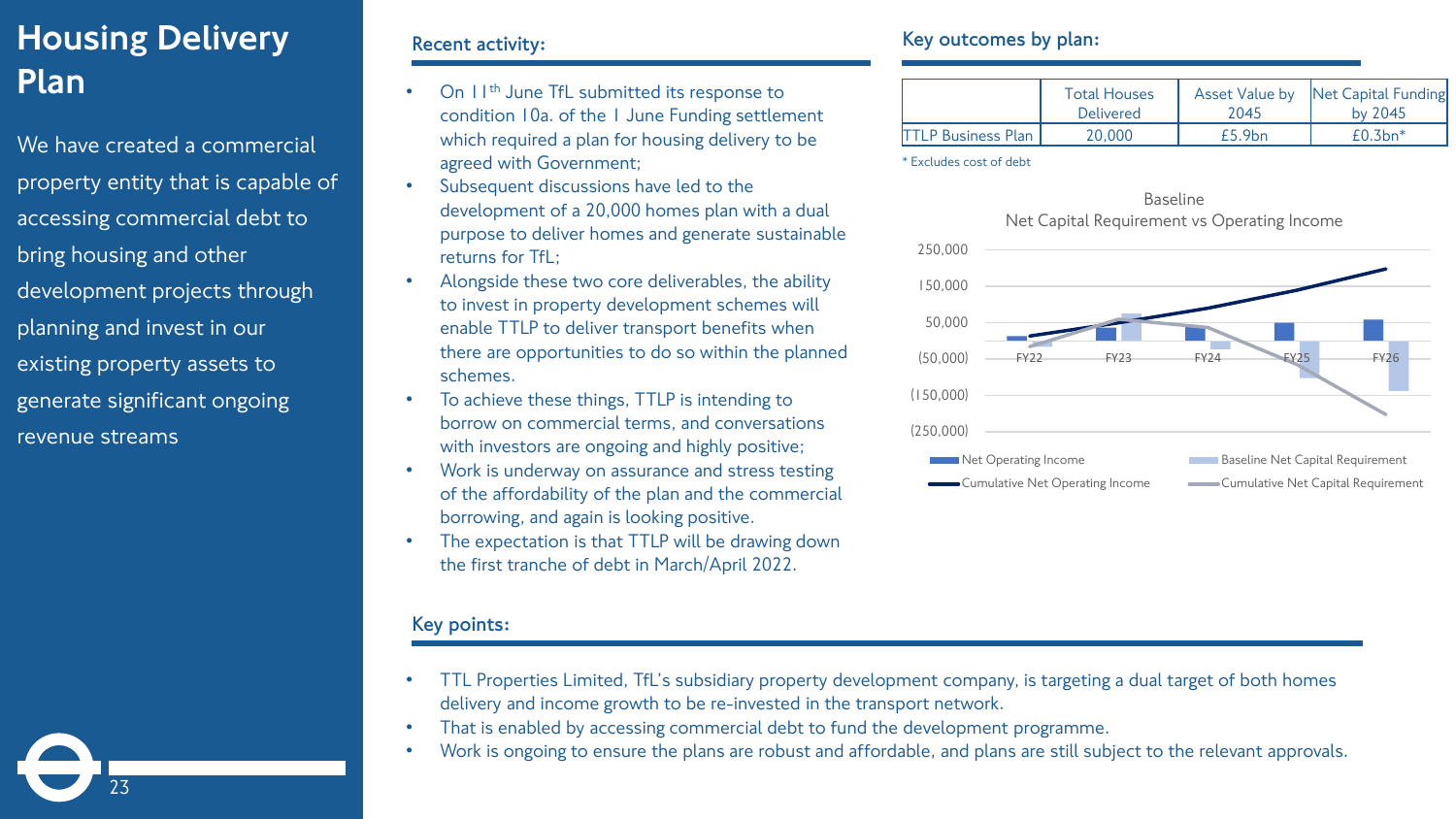# Section 4 **Group** summary

21/22 Performance 1 The Challenge 2 TfL submission to the GLA Budget 3 Group Summary 4 Closing the funding gap 5 Capital Strategy 6 Appendix 7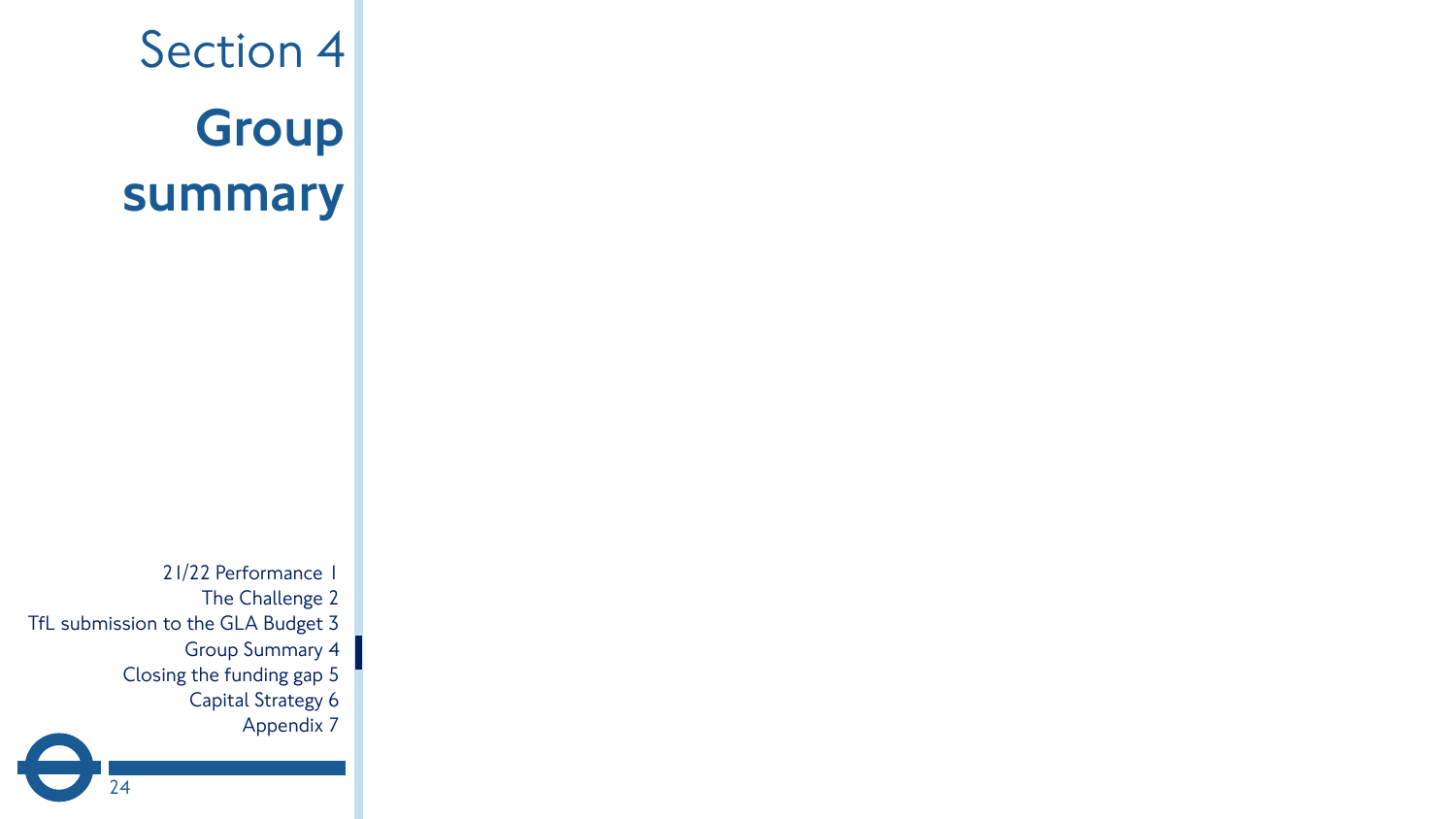# Our view of total expenditure

For 2021/22, we have secured £1.58bn of funding for 2021/22 with a further £0.25bn yet to be agreed.

Going forward there is a funding gap of £1.1bn in 2022/23 and a further gap of £0.4bn per annum on average between 2023/24 and 2024/25.

25

| Pan TFL                                            | 21/22    | 22/23   | 23/24          | 24/25          | 25/26          |                  |                                                                                                     |       |  |
|----------------------------------------------------|----------|---------|----------------|----------------|----------------|------------------|-----------------------------------------------------------------------------------------------------|-------|--|
| Passenger Income                                   | 3,151    | 4,460   | 4,919          | 5,292          | 5,580          | £3.0bn           |                                                                                                     |       |  |
| Other Income                                       | 1,147    | 1,679   | 1,665          | 1,709          | 1,861          |                  |                                                                                                     |       |  |
| <b>Operating BRR</b>                               | 914      | 940     | 857            | 874            | 892            |                  |                                                                                                     |       |  |
| Other Grant                                        | 70       | 60      | 57             | 57             | 57             | £2.0bn           |                                                                                                     |       |  |
| <b>Total Income</b>                                | 5,283    | 7,139   | 7,499          | 7,933          | 8,390          |                  |                                                                                                     |       |  |
| <b>Operating Cost</b>                              | (6, 822) | (7,504) | (7,359)        | (7, 429)       | (7, 774)       | £1.0bn           | 649                                                                                                 | 600   |  |
| Financing                                          | (440)    | (441)   | (432)          | (466)          | (469)          |                  |                                                                                                     |       |  |
| Net (cost) of ops exc. Ren.                        | (1,980)  | (806)   | (292)          | 39             | 147            |                  | 902                                                                                                 | 921   |  |
| Capital Renewals                                   | (649)    | (600)   | (700)          | (700)          | (700)          | £.0bn            |                                                                                                     |       |  |
| Net surplus/ (cost) of<br>operations               | (2,629)  | (1,407) | (992)          | (662)          | (553)          |                  | 21/22                                                                                               | 22/23 |  |
| Capital Investment                                 | (902)    | (921)   | (1, 339)       | (1, 188)       | (1, 294)       | f(1.0bn)         |                                                                                                     |       |  |
| <b>Capital BRR</b>                                 | 930      | 951     | 1,072          | 1,093          | 1,115          |                  | $-7.944$                                                                                            |       |  |
| Other capital funding                              | 240      | 503     | 380            | 264            |                | $317$ $E(2.0bn)$ |                                                                                                     |       |  |
| <b>Other Asset Financing</b>                       | $\Omega$ | 0       | 489            | 0              | $\Omega$       |                  |                                                                                                     |       |  |
| Net Surplus / (Deficit) – before<br>cash movements | (2,360)  | (873)   | (390)          | (493)          | (415)          | f(3.0bn)         |                                                                                                     |       |  |
| Cash decrease/(increase)                           | 416      | (200)   | $\overline{0}$ | $\overline{0}$ | $\overline{0}$ |                  |                                                                                                     |       |  |
| Net Surplus / (Deficit) -<br>after cash movements  | (1, 944) | (1,073) | (390)          | (493)          | (415)          |                  |                                                                                                     |       |  |
| <b>Extraordinary Grant</b>                         | 1,831    | 1,100   | $\overline{0}$ | 0              | $\overline{0}$ |                  |                                                                                                     |       |  |
| Net Surplus / (Deficit)<br>incl extra. funding     | (113)    | 27      | (390)          | (493)          | (415)          |                  | Capital Renewals<br>Net (cost) of ops exc. Ren.<br>• Net Surplus / (Deficit) - after cash movements |       |  |

### **Draft GLA Budget submission Funding requirements for capital programme**



### **Key points:**

- From 2022/23, ridership returns to only circa 82% of pre-pandemic levels (excluding Elizabeth line) resulting in a funding gap of £1.1bn in 22/23 and circa £0.4bn per annum thereafter even after moving to 'Managed Decline' and service cuts on Tube and Bus
- We assume no new borrowing beyond 2020/21 due to financial affordability (2019 BP assumed £500m)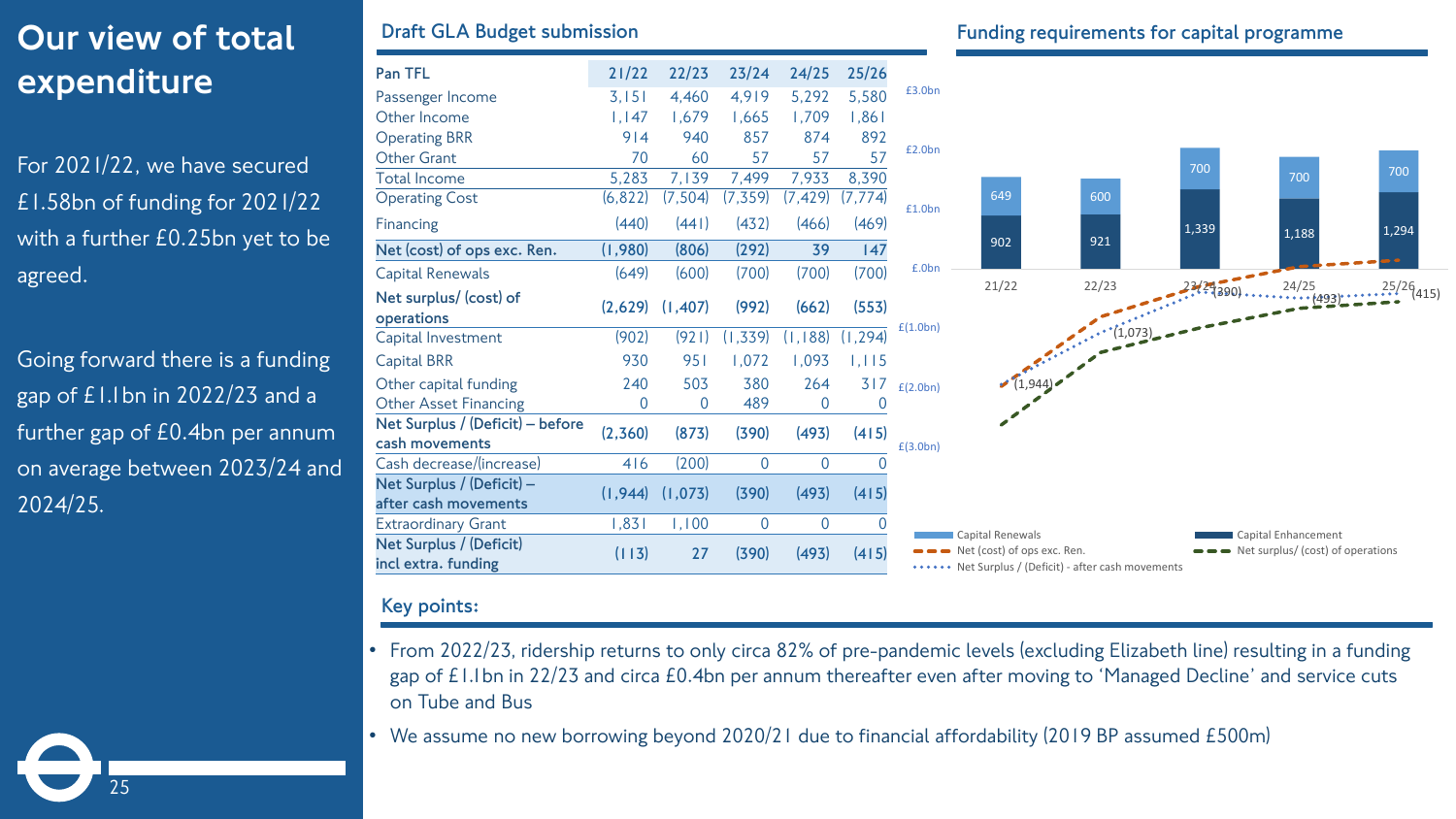Even with the mitigating actions including dropping to Managed Decline, there remains a funding gap

26

| £bn                                                            | 22/23 | 23/24 | 24/25 | 25/26 |
|----------------------------------------------------------------|-------|-------|-------|-------|
| <b>CSR Funding gap (with no additional London income)</b>      | (1.2) | (2.2) | (2.0) |       |
| Move to 'Financially Constrained' capital scenario             |       | 0.8   | 0.5   |       |
| <b>Financially Constrained Funding gap (with no additional</b> |       |       |       |       |
| London / Government income)                                    | (1.2) | (1.4) | (1.5) |       |
| Recent changes                                                 |       |       |       |       |
| Latest passenger income forecast                               | (0.3) | (0.4) | (0.5) |       |
| <b>Latest BRR forecast</b>                                     | 0.1   | 0.2   | 0.2   |       |
| Latest ULEX assumptions                                        | (0.3) | (0.2) | (0.1) |       |
| Latest net operating costs                                     | (0.2) | (0.3) | (0.3) |       |
| Latest capital investment                                      | 0.2   | 0.1   | 0.5   |       |
| Funding gap after recent developments                          | (1.7) | (1.9) | (1.7) |       |
| Impacts of closing the gap                                     |       |       |       |       |
| Drop to Managed Decline on enhancements                        | 0.3   | 0.4   | 0.4   |       |
| Renewals below Managed Decline and cap at £0.7bn p.a.          |       |       |       |       |
| (£0.6bn for 22/23)                                             | 0.2   | 0.3   | 0.4   |       |
| Capital efficiency no longer achievable                        | 0.0   | (0.1) | (0.2) |       |
| Service level reductions (18% on buses and 9% on tube)         | 0.0   | 0.1   | 0.2   |       |
| Borough funding                                                | 0.1   | 0.1   | 0.1   |       |
| Other operating cost reductions                                | 0.0   | 0.2   | 0.2   |       |
| Asset financing options and Crossrail loan                     | 0.0   | 0.5   | 0.0   |       |
| Funding gap after actions above                                | (1.1) | (0.4) | (0.5) |       |

*This document reflects ongoing work and discussions within TfL on options for the future of TfL/LU. It is not intended to reflect or represent any formal TfL/LU views or policy. Its subject matter may relate to issues which would be subject to consultation. Its contents are confidential and should not be disclosed to any unauthorised persons*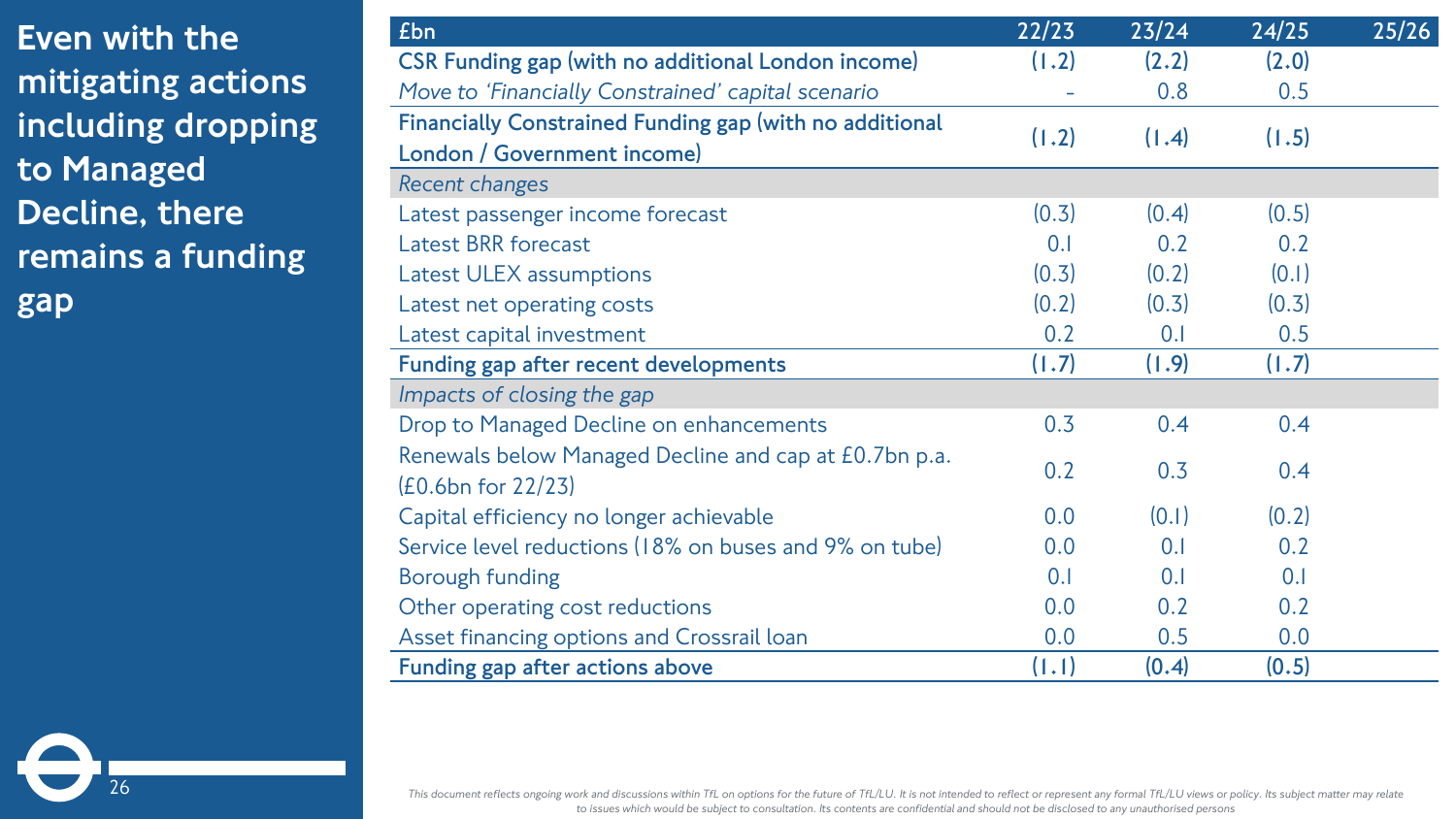## Risks and **Opportunities**

There is a range of impacts on London and TfL from discrete events to long-term changes in the London economy and travel behaviour

We have a significant range of risks and opportunities for the next two years with a range of +£0.8bn / -£1.1bn in 22/23 and +£1bn / -£1.7bn in 23/24

27

## Risks and opportunities for the remainder of 2021/22 and next two years



### • **Income:**

- Our passenger income is modelled using four core variables: Economic recovery, Office return to work profile, the % of Office workers trips target end point and a reduction in demand over the winter period.
- We have flexed these variables to produce three scenarios with a range of  $E0.1$  bn to (£0.1 bn).
- There is significant uncertainty around how quickly ULEZ expansion will continue to increase compliance levels

### • **Operating costs:**

- Risks include an ambitious savings programme and maintenance costs due to capital deferrals
- As with other rail industry pension schemes, there is pressure on on-going service cost and deficit repair

### • **Capital investment:**

- Ability to invest in property developments and generate a future income stream is dependent on market conditions for asset sales
- Deliverability of our capital programme, with ongoing uncertainty on funding levels limiting the ability to plan and deliver capital programmes efficiently and effectively.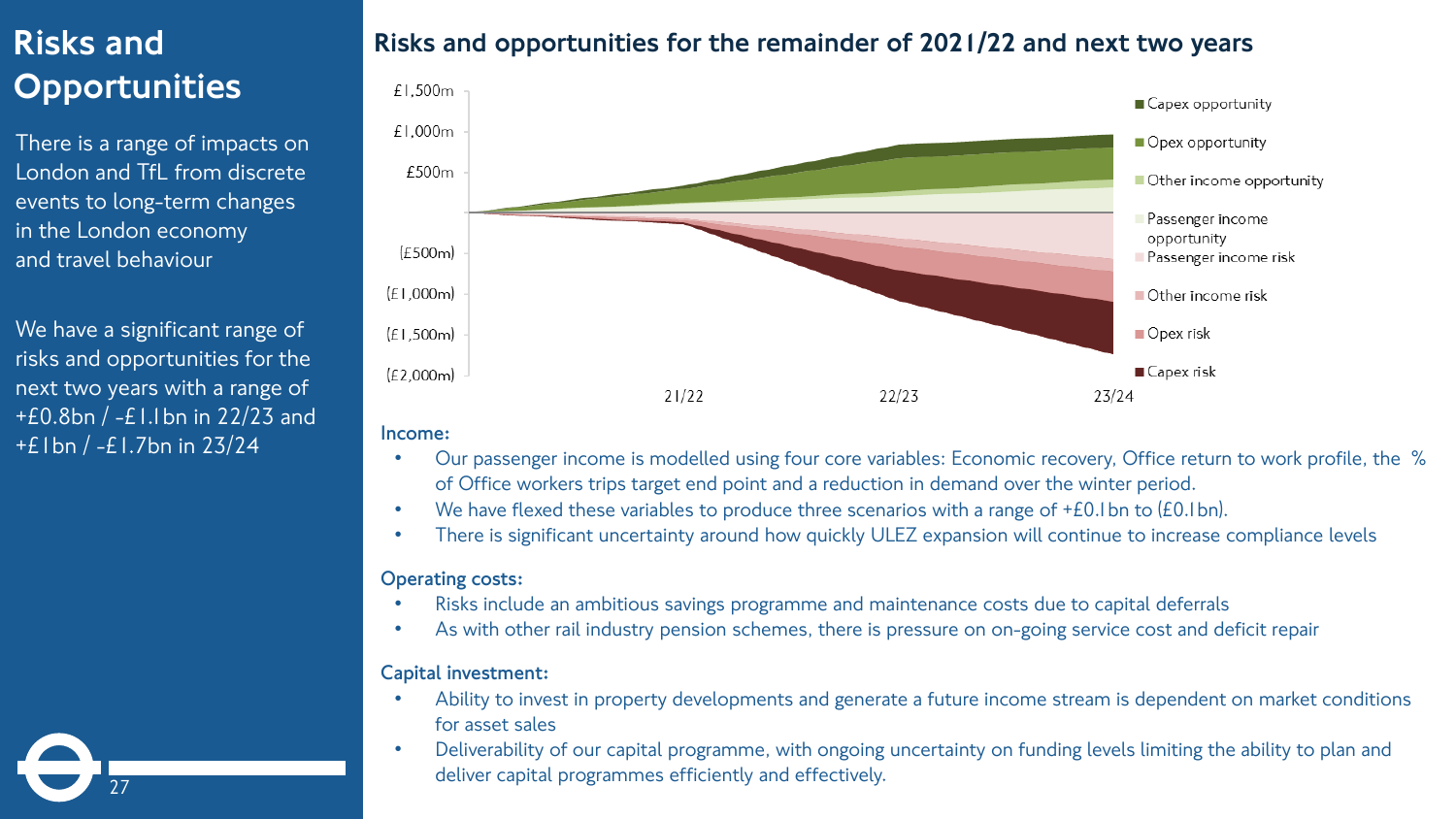# In the medium term, we need to maintain £1.2bn minimum cash reserves

We need to build resilience into our cash reserves so we have the ability to absorb future shocks to our revenue and withstand strategic, safety and operational risks.

For example, hard recession, Covid (winter suppression), terrorism and asset failure have each shown to impact our cash by c.£200m-£400m in the past.

The cash balance in 2023/24 and 2024/25 is expected to significantly decrease, falling below the minimum cash reserve of £1.2bn. This is expected to be partially off-set in 2023/24 by asset financing options.

28

## **TfL Cash balance (excluding Crossrail account)**



■ Actual Budget Revised Budget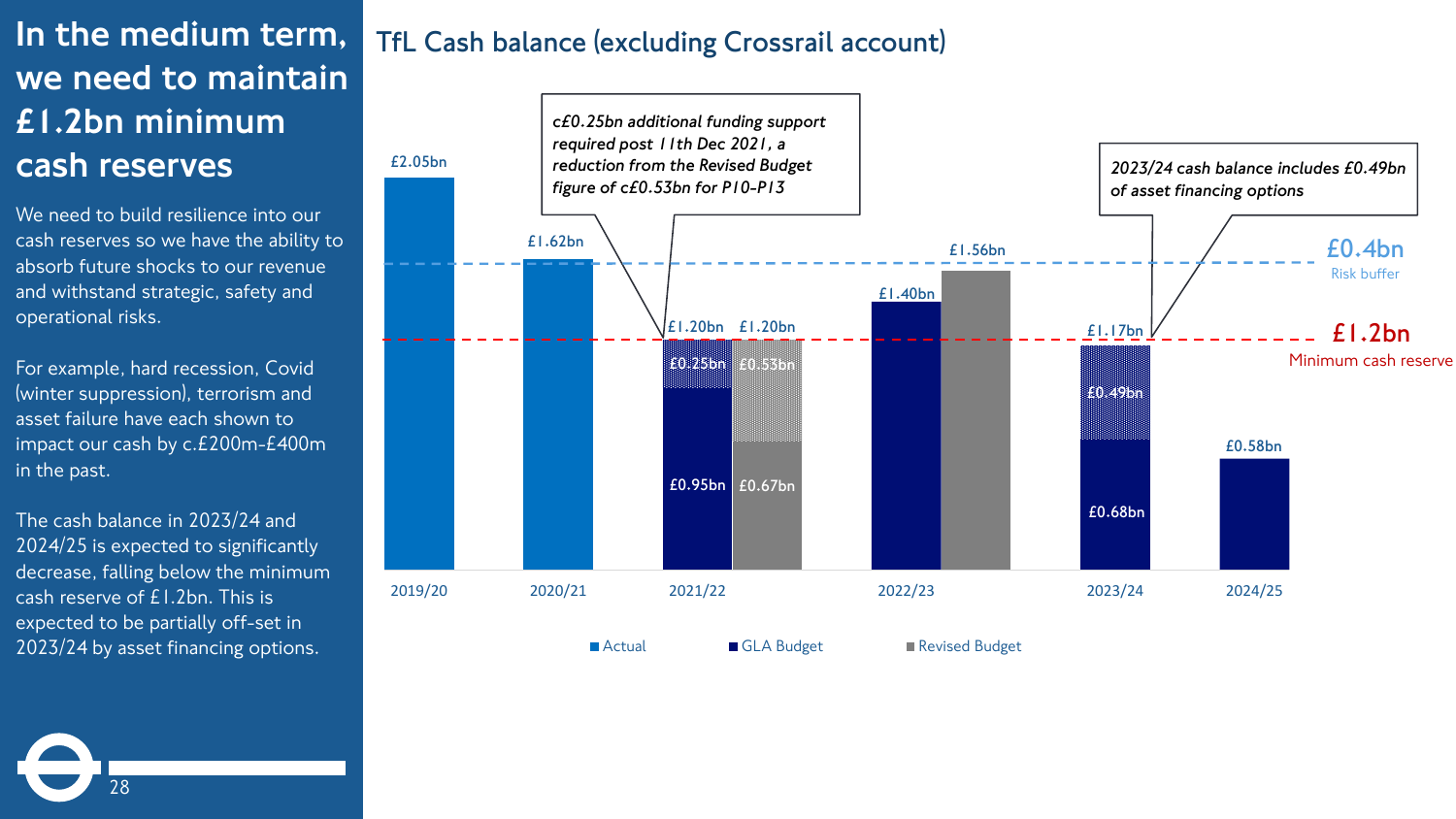Section 5 Closing the funding gap

21/22 Performance 1 The Challenge 2 TfL submission to the GLA Budget 3 Group Summary 4 Closing the funding gap 5 Capital Strategy 6 Appendix 7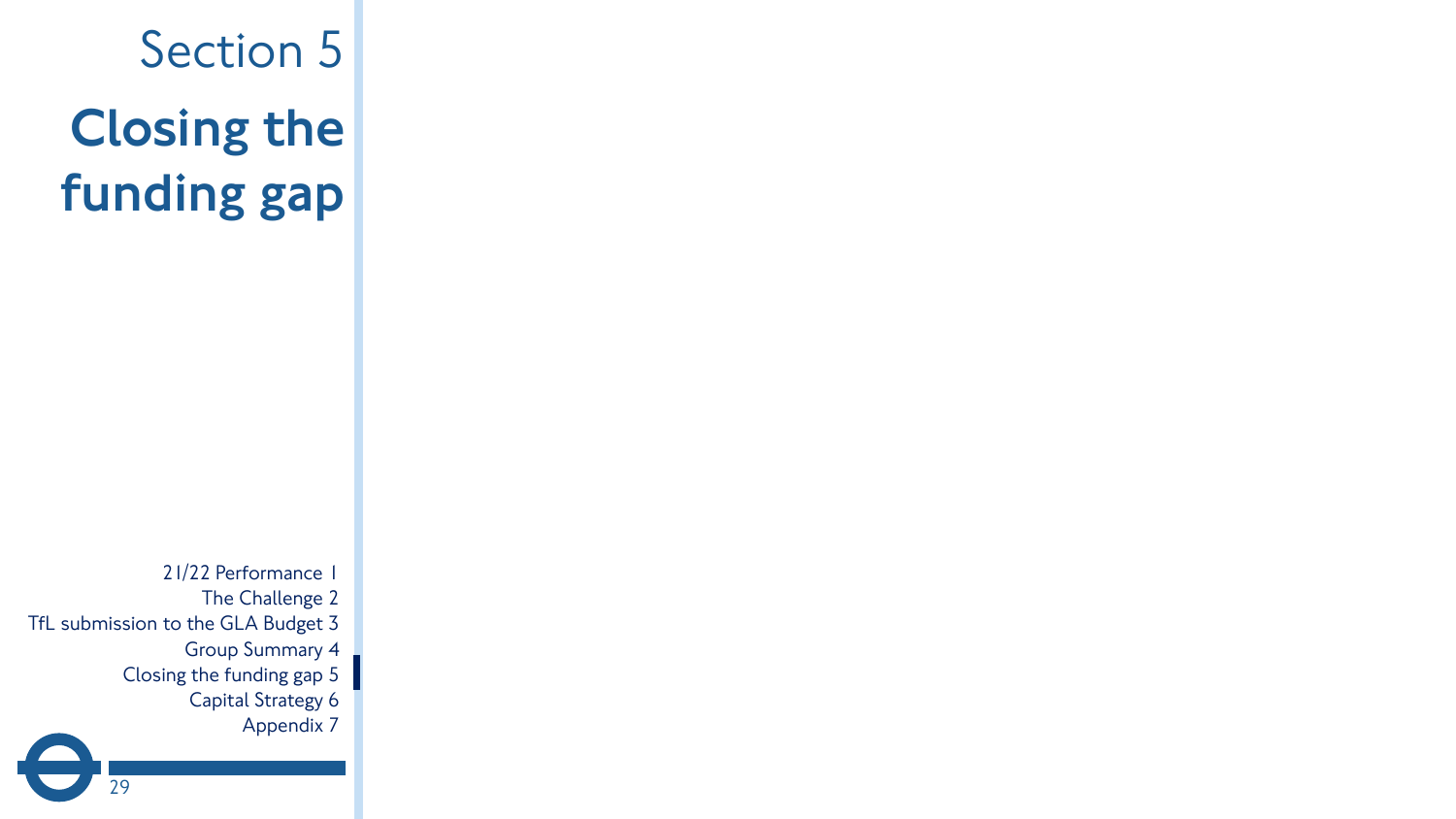# Closing the TfL funding gap

TfL are committed to achieving financial sustainability by April 2023.

In the absence of further Government support, we will need to consider further options to close the funding gap in order to achieve financial sustainability by April 2023, as we have been targeted to do in the 1 June Funding settlement.

This will significantly lower the outcomes set out in the FSP and last year's GLA Budget for London and the transport network.

30

### **Recurring funding gap**

The pandemic had a significant impact on our finances, creating a recurring funding gap that must be fixed.

### **FSP January 2021: Decarbonise by 2030**

- **Funding gap: £1.6bn p.a.** 2023-2030 after £500mp p.a. new income assumed (via either VED or from the net proceeds from a GLBC subject to consultation and assessment)
- **2020 Policy Consistent LTCP scenario -** delivering closest to local and national priorities, including bus electrification by 2030, a step change in accessibility improvements across the network, providing investment in schemes which would prevent a car-led recovery and greater development of new homes and jobs.

### **2022/23 GLA budget: Managed decline**

- **Funding gap: c£0.4bn p.a.** on average from 23/24 to 25/26
- Significant reduction in level of investment: No new enhancements started, only completing those which are already committed. Renewals kept at today's level (i.e. below stated Managed Decline position)
- Service reductions required (18% on buses and 9% on the tube), whilst the city and the economy are recovering from the pandemic

### **New Income Sources review**

- New Income Sources review was a key condition of the 1 June funding agreement
- We assessed options against appraisal criteria agreed with Government, and submitted a shortlist of options in the 27 August report to Government. The recommendations have been reviewed by Government and we received a response on 12 November with limited and partial feedback. The remaining options are under consideration and the Mayor is seeking dialogue with the Secretary of State to progress decision making.
- Some of the options included in the revenue report submitted to Government built on the revenue raising options considered by the Independent Review, published in December 2020
- Any options that are progressed will be subject to a decision making process, including being supported by impact assessment and consultation as appropriate
- Additional support for capital investment from Government, on top of new revenue from London sources, could create a surplus that would allow us to start to move back towards the 'Financially Constrained' scenario and avoid the worst of the service reductions.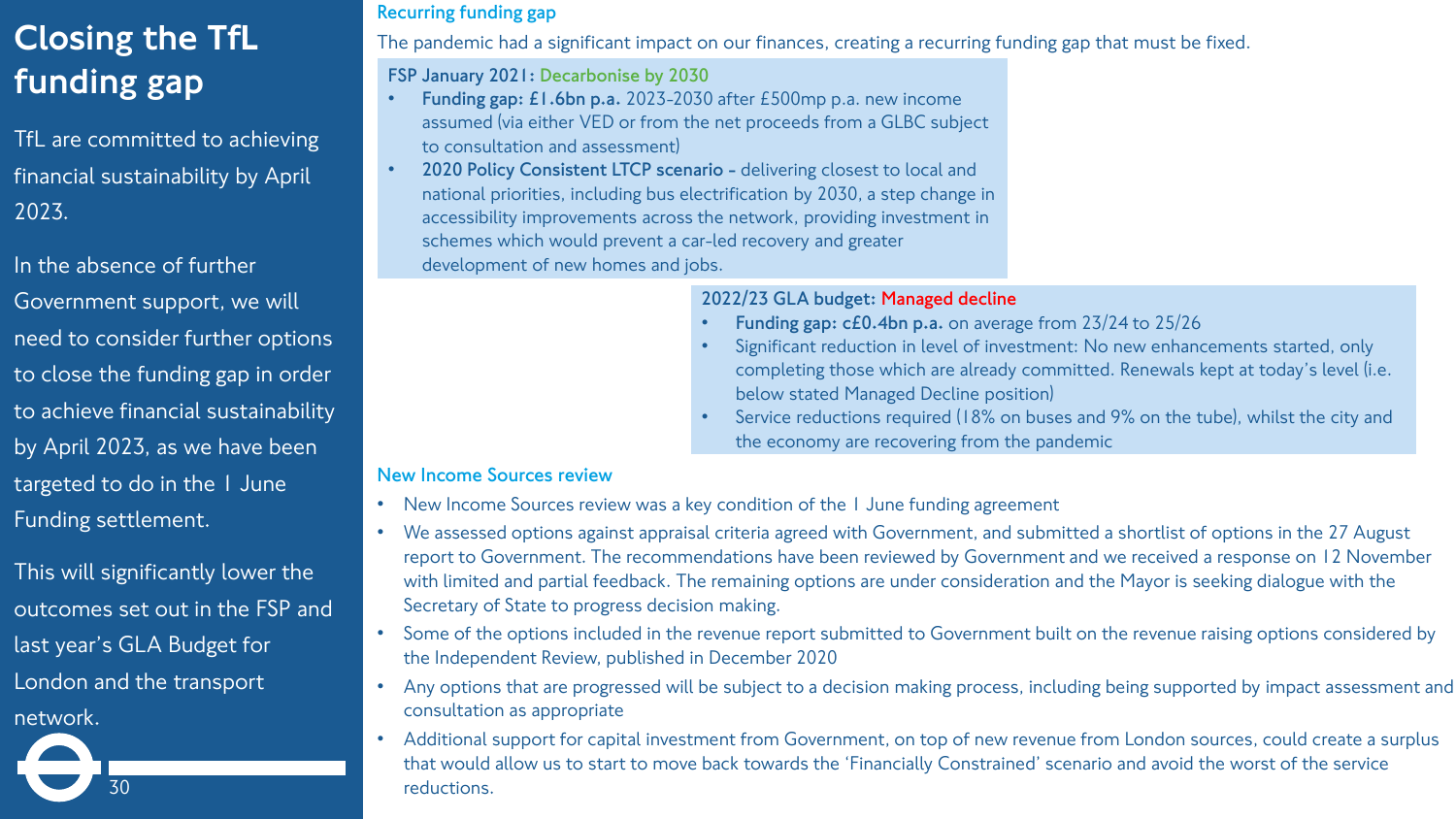# Section 6 **Capital** Strategy

21/22 Performance 1 The Challenge 2 TfL submission to the GLA Budget 3 Group Summary 4 Closing the funding gap 5 Capital Strategy 6 Appendix 7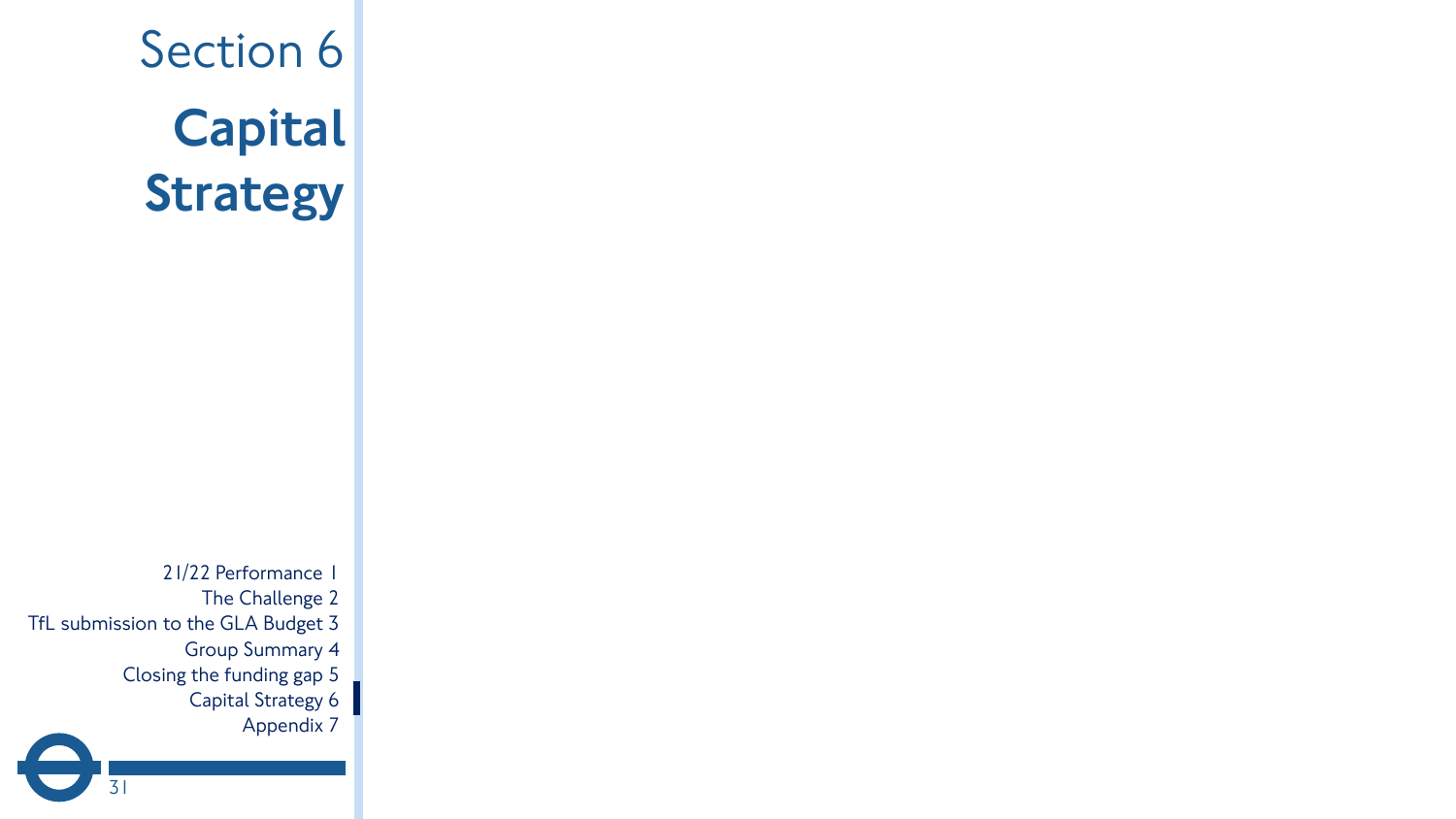# Our 2021 Capital Strategy

The Prudential Code requires local authorities to prepare and publish a long-term Capital Strategy covering a 20 year period. GLA guidance requires the Capital Strategy to set out the cost to achieve the Mayor's Transport Strategy.

Despite our current constrained financial circumstances in the short-term, the Capital Strategy is based on increasing investment over the medium-to-long term to deliver the Mayor's and Government's policy goals.

32

- This year's Capital Strategy has been developed in response to our funding challenges and the uncertainties presented by the pandemic. Following the confirmation of no additional funding in the Spending Review, we have moved to a Managed Decline scenario for four years focussed on the safety and operability of our network, while increasing our aspiration to Financially Constrained from year 5 and returning to last years Policy Consistent assumptions from year 11.
- Many schemes have to start later than assumed in previous Capital Strategies, and, due to inflation, will therefore cost more - some schemes may need to take place beyond the Capital Strategy timeframe.
- Setting out a long-term capital strategy is crucial to stability of investment and funding, the value of which has been estimated by Government as 20% efficiency (2013 Action on Roads)

| Years $1 - 4$ :<br>Based on the Managed Decline scenario which maintains safety<br>and operability                                                                                                                                                                           |                                    |               |                | Years $5 - 10$ :<br>Aligned to the principles of the Financially Constrained scenario<br>by progressing our investment towards the key MTS goals                                                                                                                                                                                                                 |               |  |  |
|------------------------------------------------------------------------------------------------------------------------------------------------------------------------------------------------------------------------------------------------------------------------------|------------------------------------|---------------|----------------|------------------------------------------------------------------------------------------------------------------------------------------------------------------------------------------------------------------------------------------------------------------------------------------------------------------------------------------------------------------|---------------|--|--|
| No new enhancements started, including network extensions.<br>Asset renewals focussed on safety and operability, not<br>reliability. Piccadilly line replaced, other lines delayed through<br>life extensions. Delayed zero-emission bus fleet due to<br>reduced bus network |                                    |               |                | Moderate enhancements: Healthy streets rolling programme,<br>Piccadilly line re-signalled and upgrade, 2 station upgrades with<br>20 Step Free Access stations, Some acceleration of bus<br>electrification. Steady level of asset renewals with fleet renewals<br>occurring at end of life. Network extensions limited to DLR<br>Thamesmead from year 6 onwards |               |  |  |
|                                                                                                                                                                                                                                                                              | <b>Draft 2021 Capital Strategy</b> |               |                |                                                                                                                                                                                                                                                                                                                                                                  |               |  |  |
|                                                                                                                                                                                                                                                                              | £6bn                               |               |                |                                                                                                                                                                                                                                                                                                                                                                  |               |  |  |
|                                                                                                                                                                                                                                                                              | £5bn                               |               |                |                                                                                                                                                                                                                                                                                                                                                                  |               |  |  |
|                                                                                                                                                                                                                                                                              | £4bn                               |               |                |                                                                                                                                                                                                                                                                                                                                                                  |               |  |  |
| Annual Investment (outturn)<br>Average                                                                                                                                                                                                                                       | £3bn                               |               |                |                                                                                                                                                                                                                                                                                                                                                                  |               |  |  |
|                                                                                                                                                                                                                                                                              | £2bn                               |               |                |                                                                                                                                                                                                                                                                                                                                                                  |               |  |  |
|                                                                                                                                                                                                                                                                              | <b>£</b> Ibn                       |               |                |                                                                                                                                                                                                                                                                                                                                                                  |               |  |  |
|                                                                                                                                                                                                                                                                              |                                    | Years $1 - 5$ | Years $6 - 10$ | Years 11 - 15                                                                                                                                                                                                                                                                                                                                                    | Years 16 - 20 |  |  |



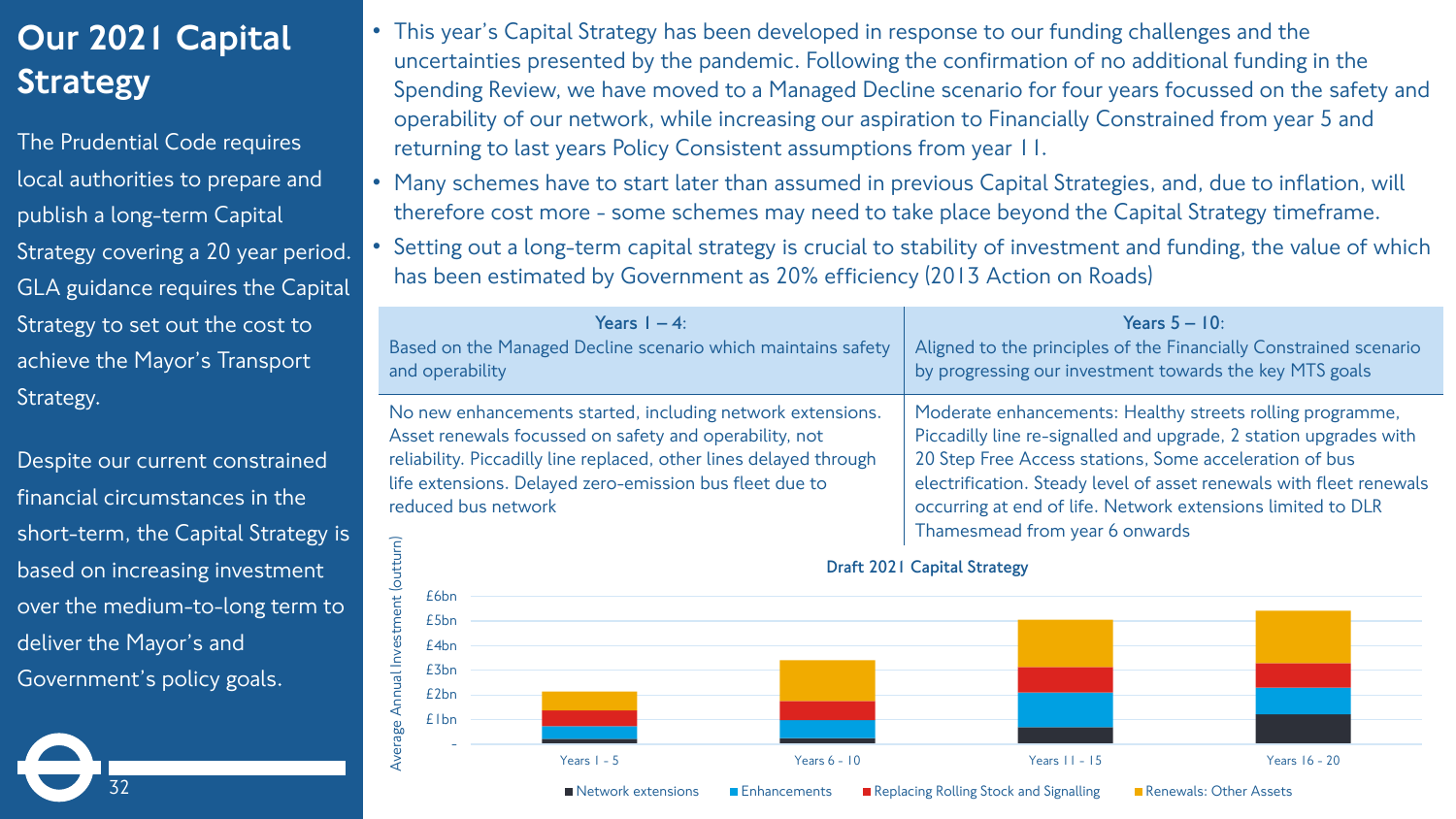Appendix Financial tables

21/22 Performance 1 The Challenge 2 TfL submission to the GLA Budget 3 Group Summary 4 Closing the funding gap 5 Capital Strategy 6 Appendix 7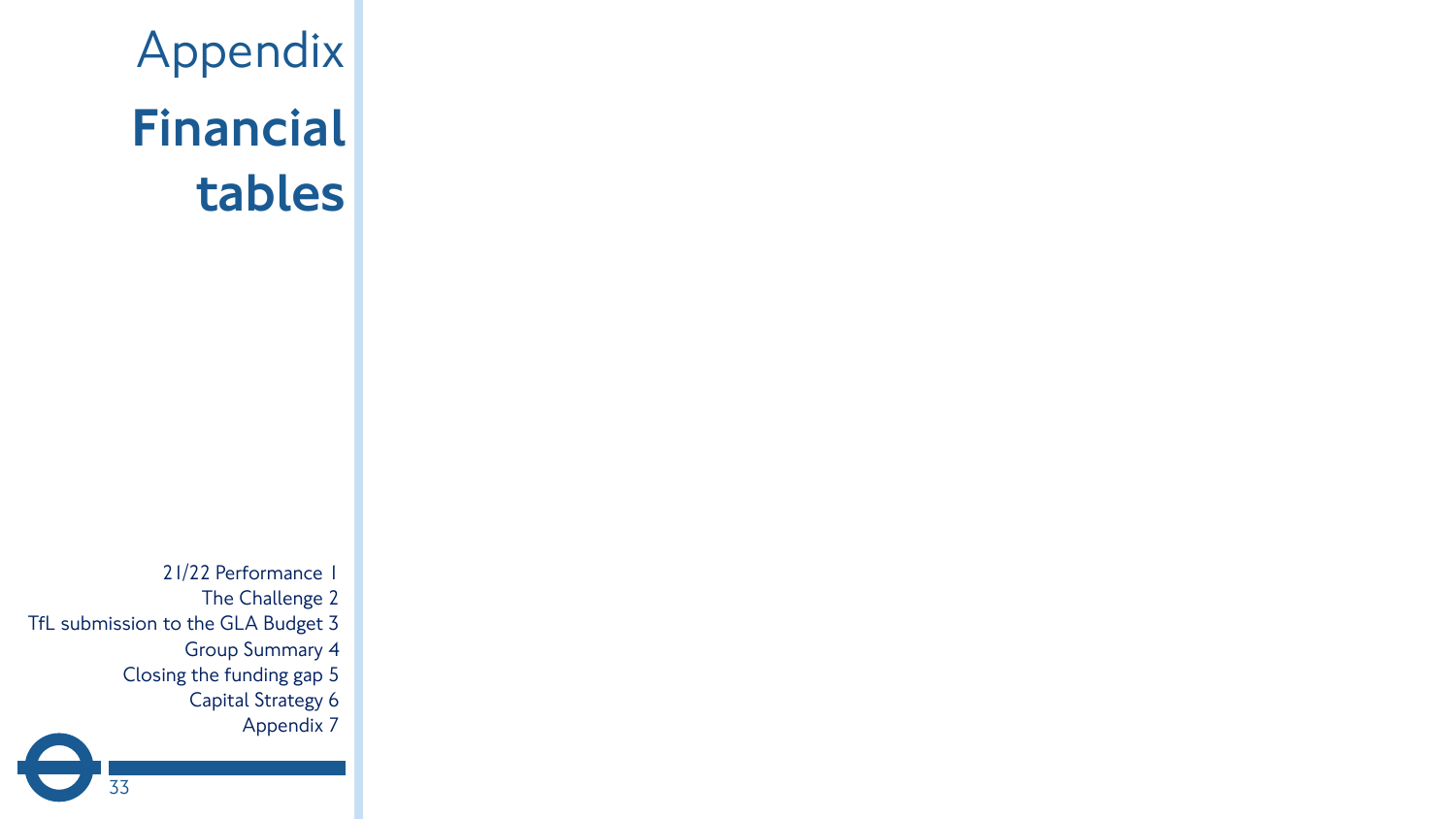# TfL Group: Operating Account

2021/22 is around £200m worse than the July Revised Budget driven by lower demand recovery than expected.

Projections for 2022/23 have also deteriorated since the July Revised Budget view with £1.1bn of grant funding required.

2023/24 assumes no further grant funding, which increases the operating account deficit to almost £1bn.

34

| <b>TfL Group</b>                                               | 2020/21  |                        | 2021/22 2022/23 2023/24 2024/25 |                |                |
|----------------------------------------------------------------|----------|------------------------|---------------------------------|----------------|----------------|
| Operating account $(fm)$                                       |          | <b>Actual Forecast</b> | <b>GLAB</b>                     | <b>GLAB</b>    | <b>GLAB</b>    |
| Passenger income                                               | 1,600    | 3,151                  | 4,460                           | 4,919          | 5,292          |
| variance yoy                                                   |          | 1,551                  | 1,309                           | 459            | 373            |
| variance to Revised Budget                                     |          | (327)                  | (300)                           | (429)          | (612)          |
| Other operating income                                         | 777      | 1,147                  | 1,679                           | 1,665          | 1,709          |
| variance to Revised Budget                                     |          | (89)                   | (334)                           | (859)          | (1, 334)       |
| <b>Total operating Income</b>                                  | 2,376    | 4,298                  | 6,139                           | 6,585          | 7,002          |
| <b>Business rates retention</b>                                | 969      | 914                    | 940                             | 857            | 874            |
| Revenue grants                                                 | 117      | 70                     | 60                              | 57             | 57             |
| Total income                                                   | 3,462    | 5,283                  | 7,139                           | 7,499          | 7,933          |
| variance to Revised Budget                                     |          | (410)                  | (570)                           | (1,139)        | (1,794)        |
| <b>Total costs</b>                                             | (6, 381) | (6, 822)               | (7,504)                         | (7, 359)       | (7, 429)       |
| variance yoy                                                   |          | (441)                  | (682)                           | 145            | (70)           |
| variance to Revised Budget                                     |          | 109                    | 26                              | 493            | 841            |
| Direct operating surplus/(deficit)                             | (2,919)  | (1, 540)               | (365)                           | 140            | 505            |
| variance yoy                                                   |          | 1,379                  | 1,175                           | 505            | 364            |
| variance to Revised Budget                                     |          | (301)                  | (543)                           | (647)          | (953)          |
| Capital renewals                                               | (367)    | (649)                  | (600)                           | (700)          | (700)          |
| variance to Revised Budget                                     |          | 87                     | 201                             | 258            | 316            |
| Net financing cost (inc borrowing<br>repayment)                | (440)    | (440)                  | (441)                           | (432)          | (466)          |
| variance to Revised Budget                                     |          | 9                      | 47                              |                |                |
| Net costs of operations                                        | (3, 726) | (2,629)                | (1,407)                         | (992)          | (662)          |
| variance to Revised Budget                                     |          | (205)                  | (295)                           | (345)          | (596)          |
| Extraordinary revenue grant                                    | 2,457    | 1,831                  | 1,100                           | $\overline{0}$ | $\overline{0}$ |
| Net surplus/ (cost) of operations after<br>extraordinary grant | (1, 269) | (798)                  | (307)                           | (992)          | (662)          |

### **Passenger income**

Demand recovery has been slower than expected for LU and Rail passenger journeys. The draft GLA budget submission extrapolates this slower growth forward with commuters reaching 65% by the end of Q1 22/23 instead of Q4 21/22

### **Other income**

- Lower other operating income is due to higher compliance levels from expanded ULEZ & lower regulatory income from EL
- Business rates retention improvement of £65m 22/23, £151m 23/24 is based on the latest view from GLA

### **Operating costs**

- ULEX Bad debt and contract cost reduction due to lower volumes in the new ULEX zone and higher compliance of vehicles
- £35m saving in 22/23 & 23/24 in financing costs from delayed Crossrail loan repayments and higher costs associated with the rating agency downgrade

### **Capital renewals**

Reduction mainly owing to funding uncertainty and deliverability